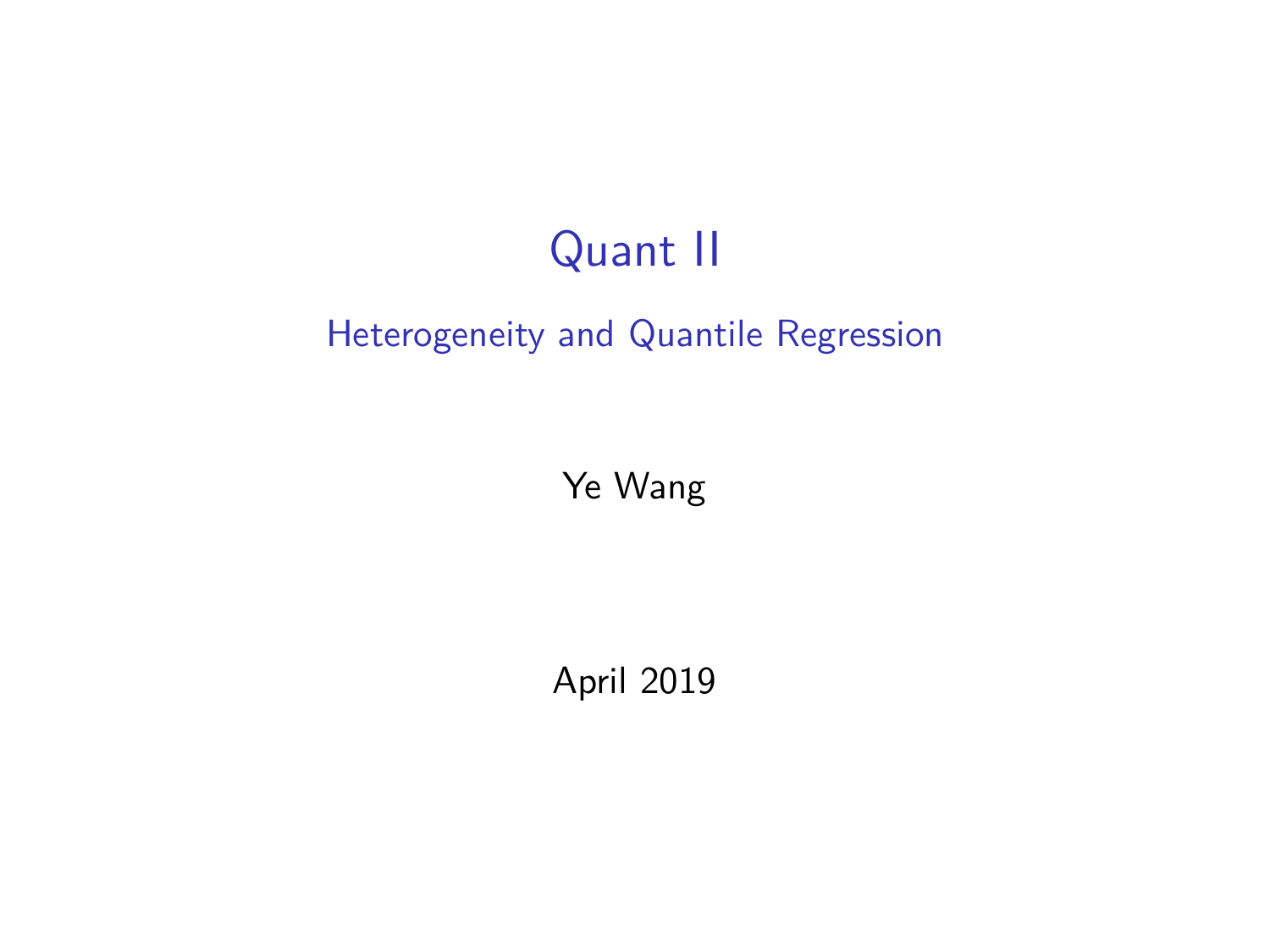## **Outline**

- $\triangleright$  A brief review: where we are
- $\blacktriangleright$  Heterogeneous treatment effects
- $\blacktriangleright$  Quantile regression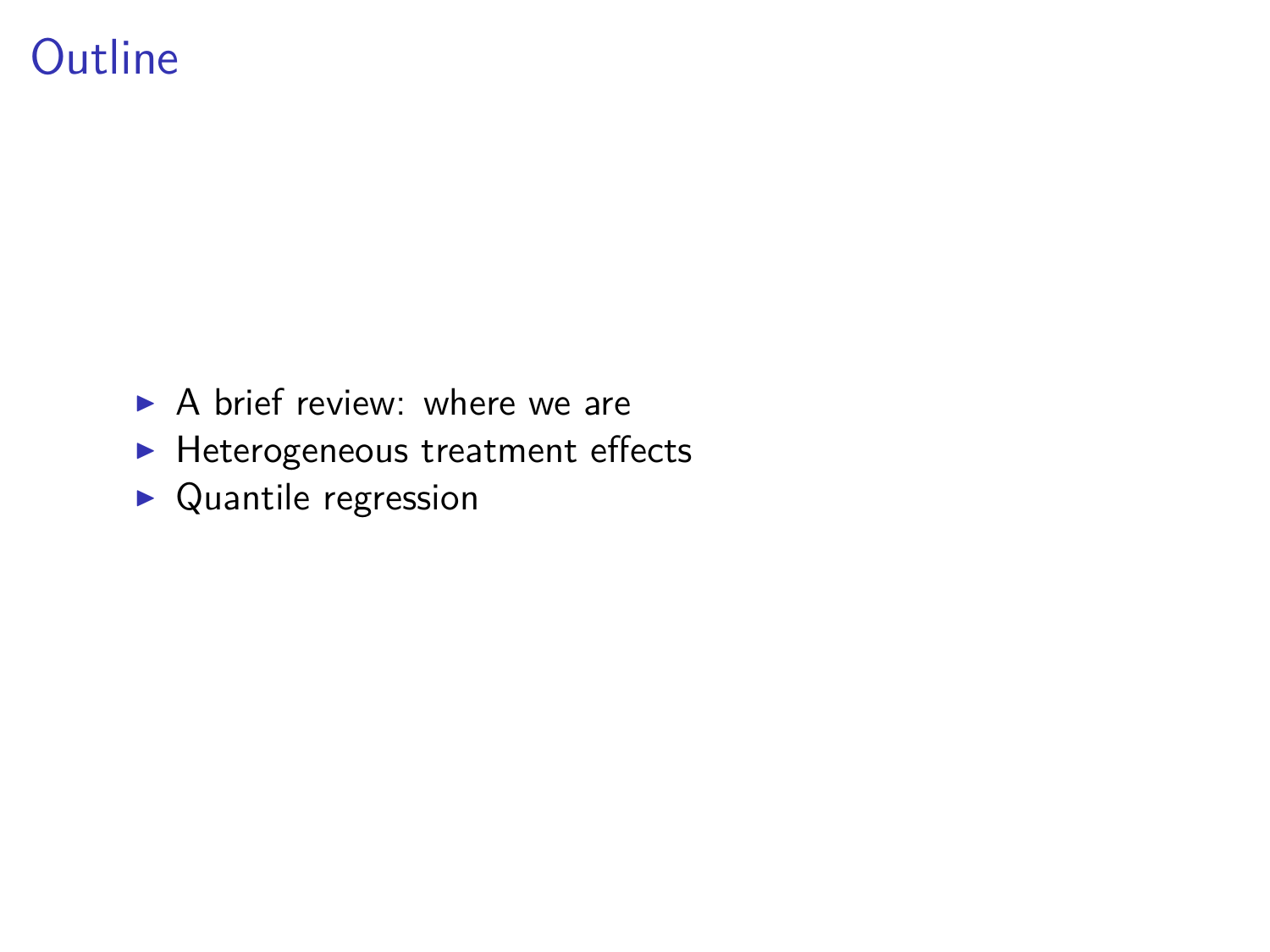$\blacktriangleright$  The proper method depends on what variables you have and what assumptions you are willing to make.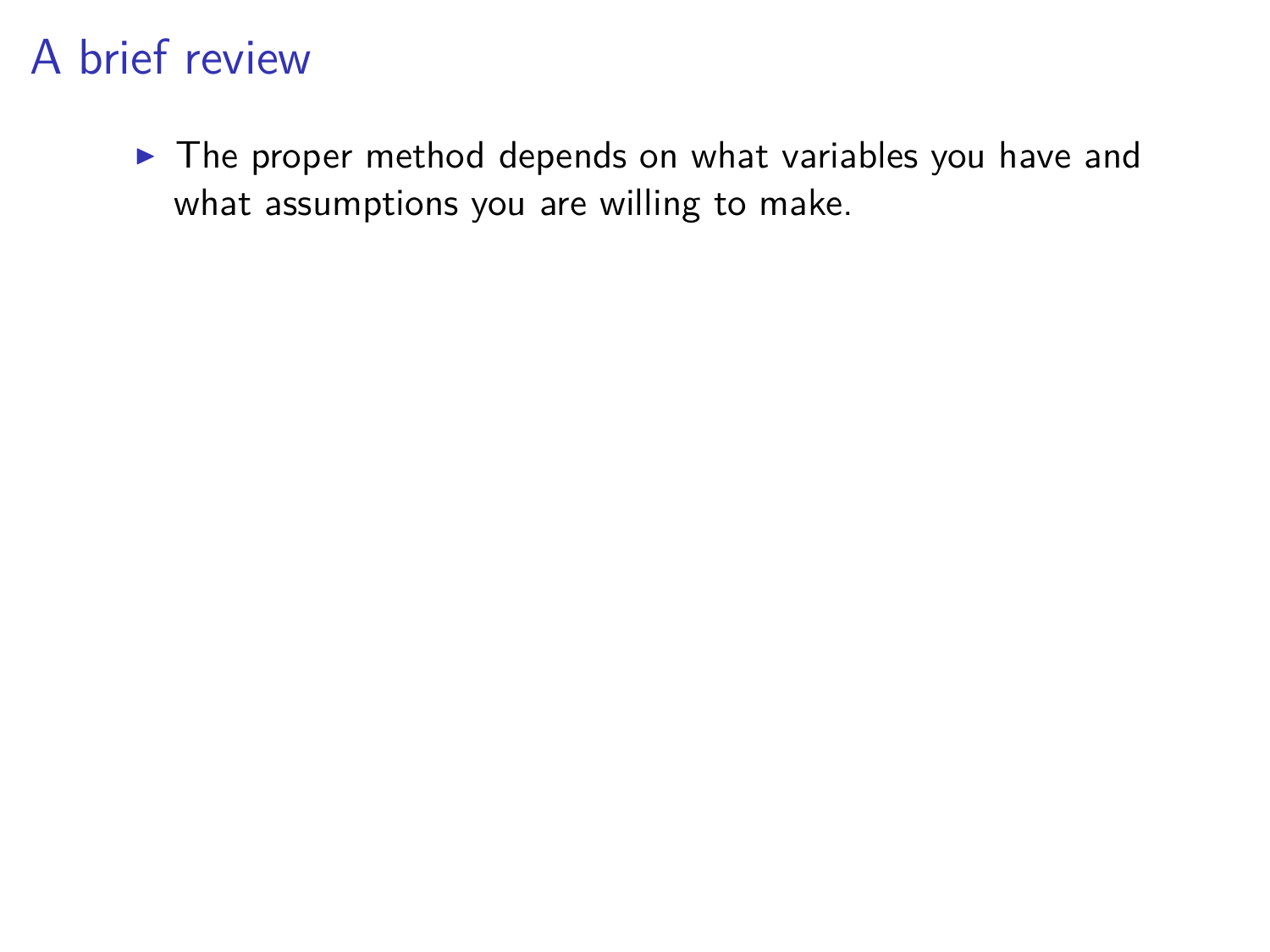- $\blacktriangleright$  The proper method depends on what variables you have and what assumptions you are willing to make.
- $\triangleright$  With only Y and D in the data, you have to make the strong ignorability assumption:  $D_i \perp \{Y_i(1), Y_i(0)\}.$
- $\blacktriangleright$  Then either the Horvitz-Thompson estimator or the Hajek estimators give you a causal estimate.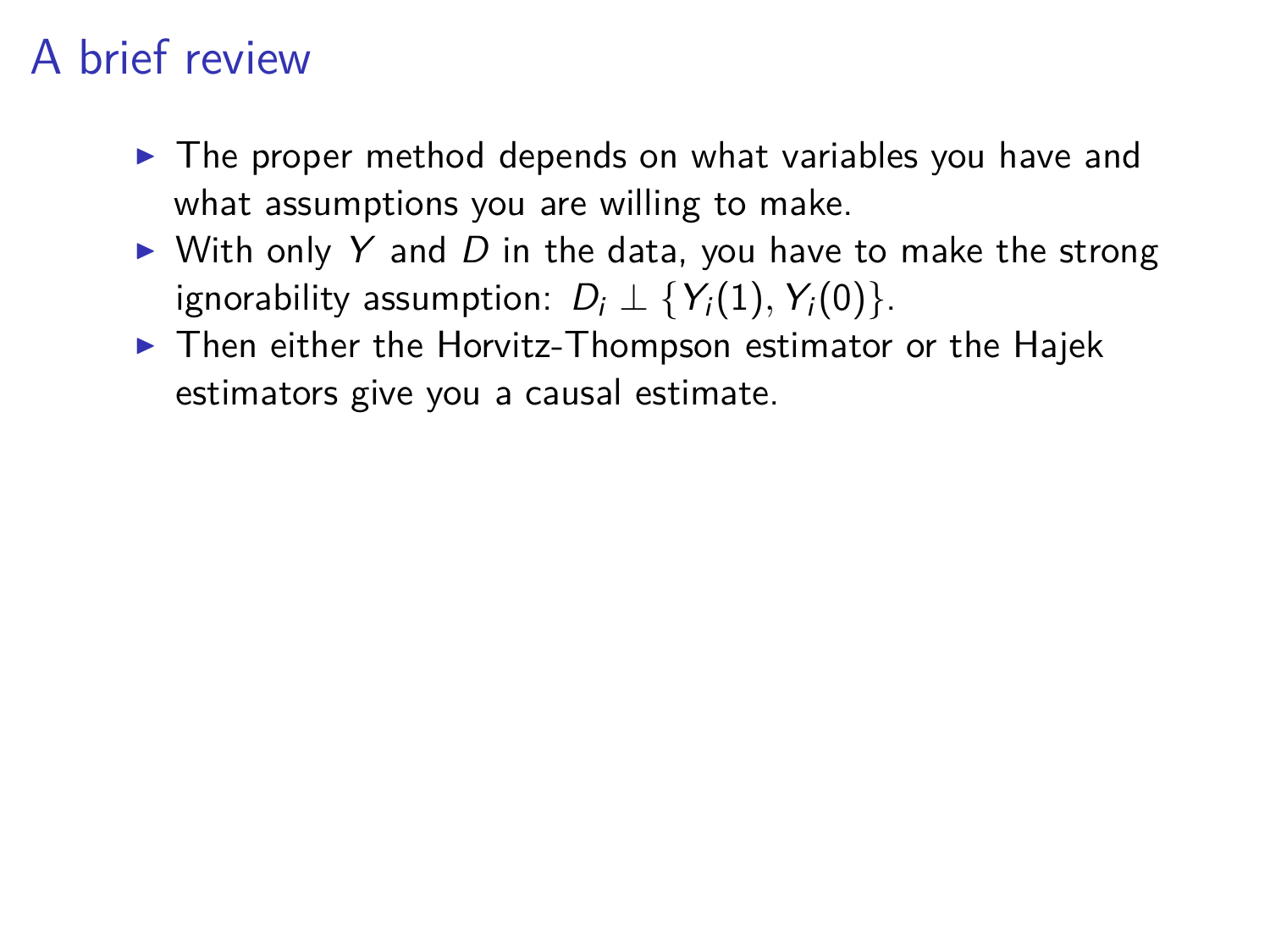- $\triangleright$  The proper method depends on what variables you have and what assumptions you are willing to make.
- $\triangleright$  With only Y and D in the data, you have to make the strong ignorability assumption:  $D_i \perp \{Y_i(1), Y_i(0)\}.$
- $\blacktriangleright$  Then either the Horvitz-Thompson estimator or the Hajek estimators give you a causal estimate.
- $\triangleright$  With an extra variable Z, you can relax the assumption using the context of your research.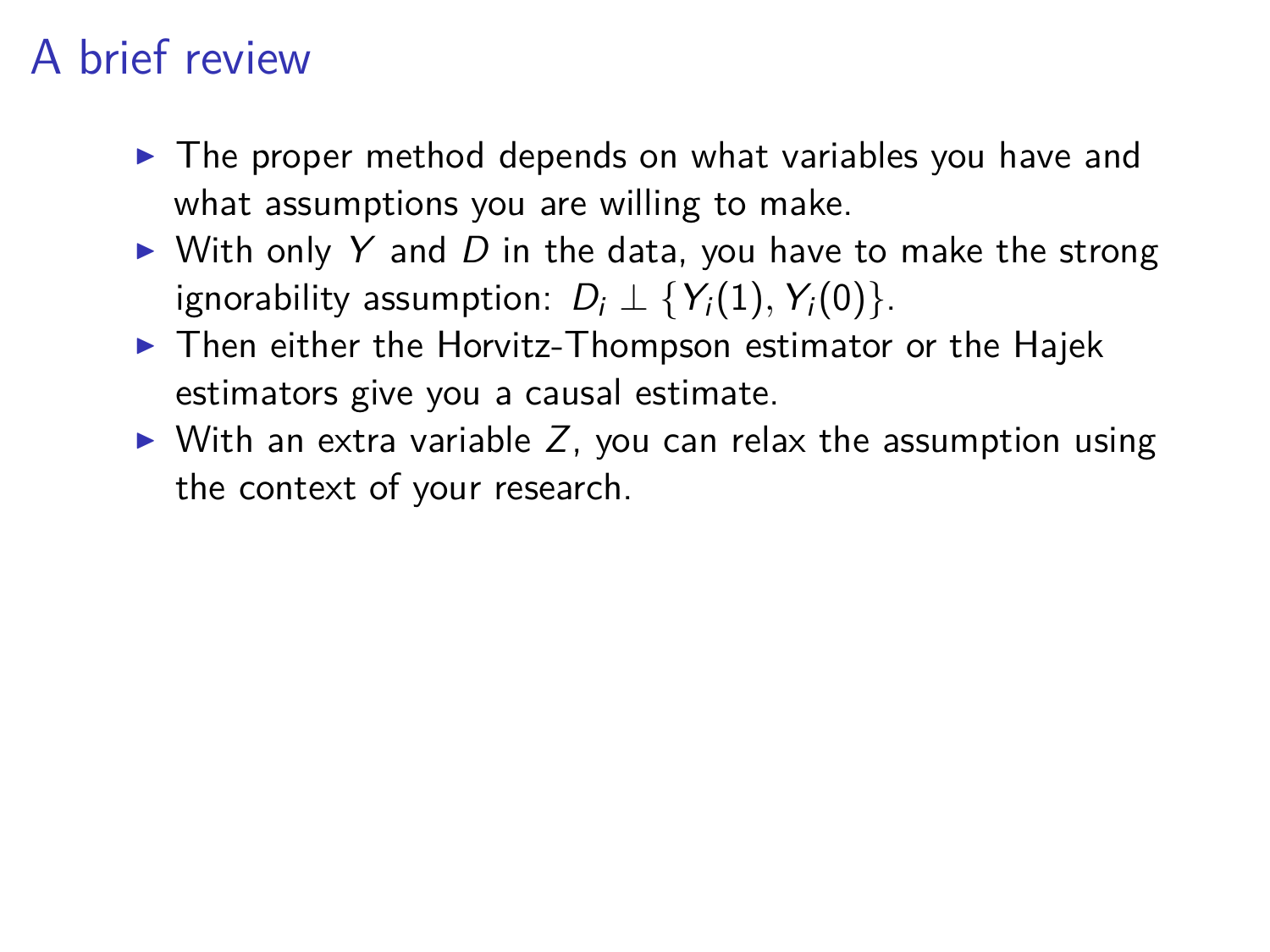- $\triangleright$  The proper method depends on what variables you have and what assumptions you are willing to make.
- $\triangleright$  With only Y and D in the data, you have to make the strong ignorability assumption:  $D_i \perp \{Y_i(1), Y_i(0)\}.$
- $\blacktriangleright$  Then either the Horvitz-Thompson estimator or the Hajek estimators give you a causal estimate.
- $\triangleright$  With an extra variable Z, you can relax the assumption using the context of your research.
- If Z is randomly assigned and does not directly affect Y, we can treat it as an IV and apply the Wald estimator to get LATE.
- If Z has a cutoff where the value of D changes discontinuously, RD (sharp or fuzzy) should be the proper choice.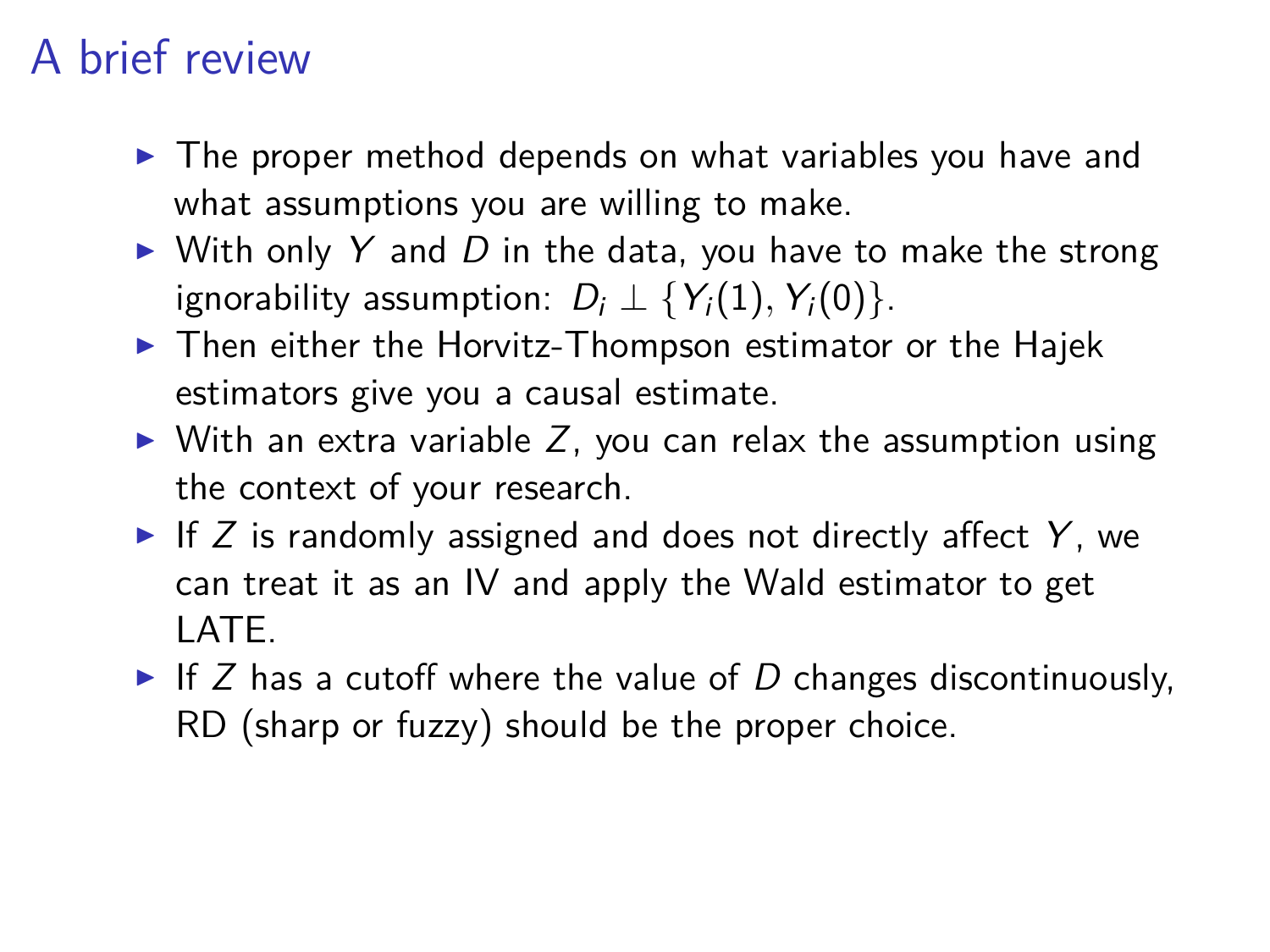- $\blacktriangleright$  The proper method depends on what variables you have and what assumptions you are willing to make.
- $\triangleright$  With only Y and D in the data, you have to make the strong ignorability assumption:  $D_i \perp \{Y_i(1), Y_i(0)\}.$
- $\blacktriangleright$  Then either the Horvitz-Thompson estimator or the Hajek estimators give you a causal estimate.
- $\triangleright$  With an extra variable Z, you can relax the assumption using the context of your research.
- If Z is randomly assigned and does not directly affect Y, we can treat it as an IV and apply the Wald estimator to get LATE.
- If Z has a cutoff where the value of D changes discontinuously, RD (sharp or fuzzy) should be the proper choice.
- If you have the time indicator  $T$  in your data, the identification assumption can be relaxed toward two different directions, sequential ignorability or fixed effects.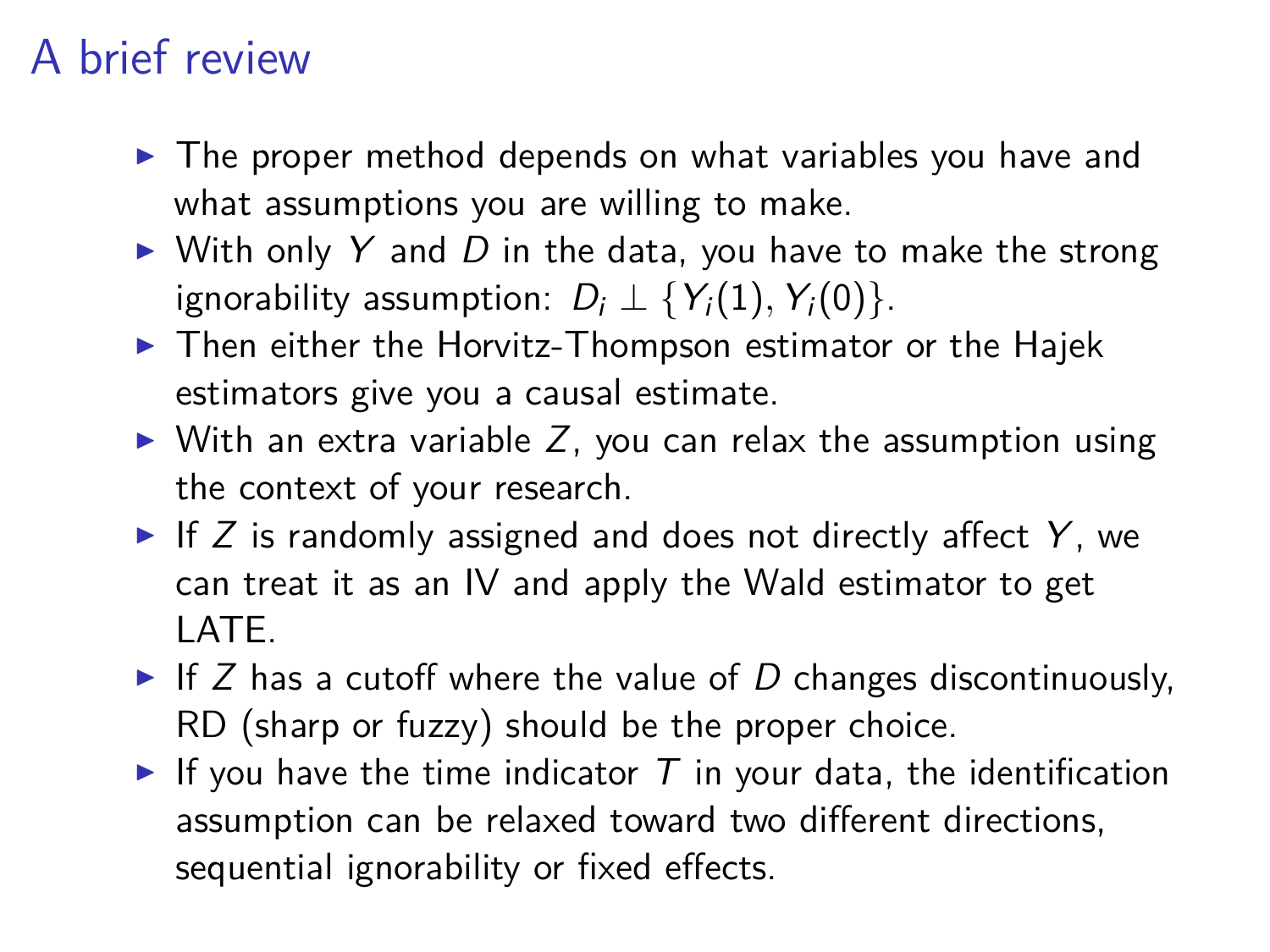$\triangleright$  Now, suppose you have Y, D, and **X** in the dataset.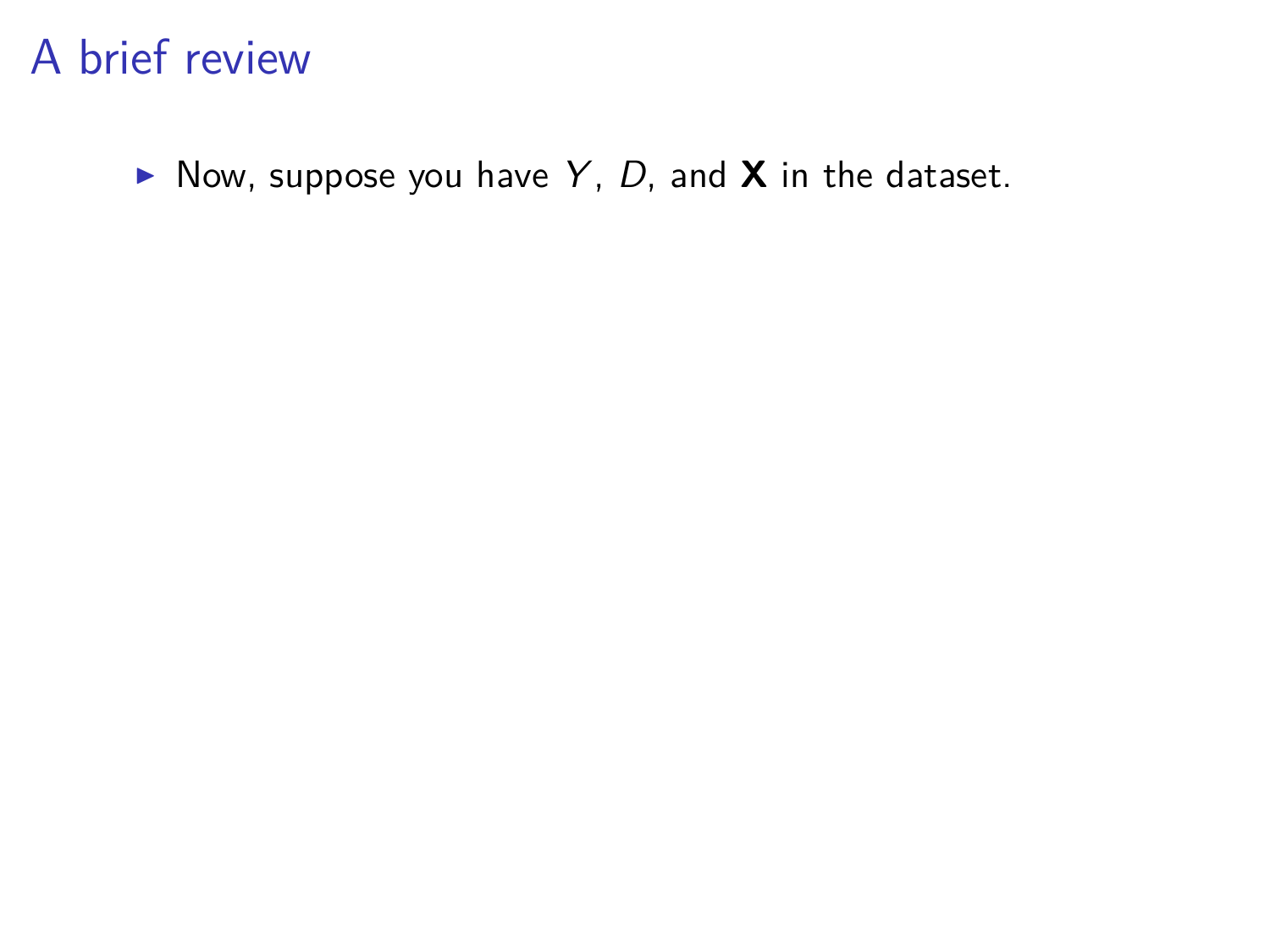- $\triangleright$  Now, suppose you have Y, D, and **X** in the dataset.
- $\triangleright$  You may still assume strong ignorability.
- $\blacktriangleright$  The assumption is valid if the data are generated from a randomized trial.
- $\triangleright$  Should you control for **X** in this case?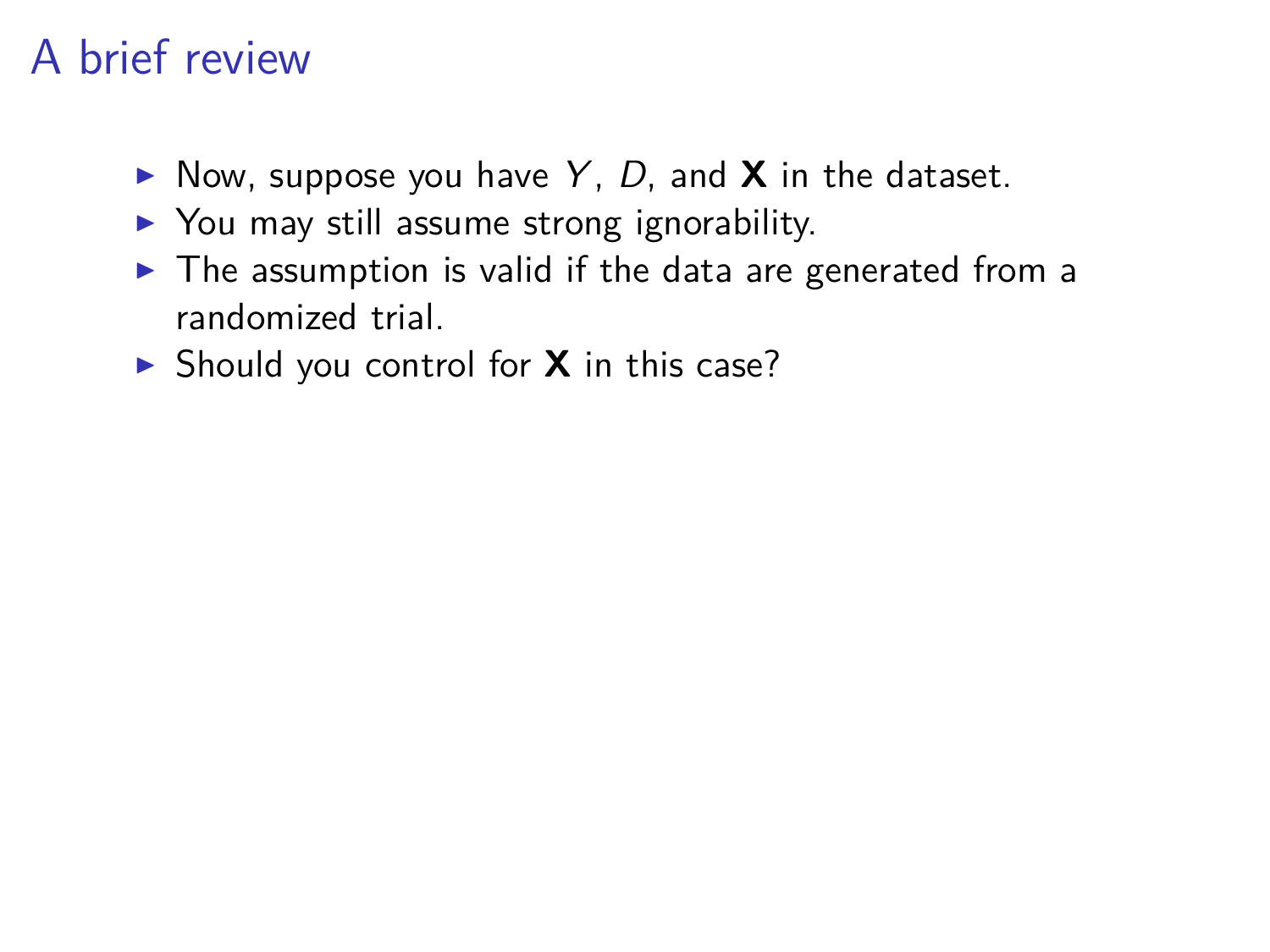- $\triangleright$  Now, suppose you have Y, D, and **X** in the dataset.
- $\triangleright$  You may still assume strong ignorability.
- $\blacktriangleright$  The assumption is valid if the data are generated from a randomized trial.
- ▶ Should you control for **X** in this case?
- $\triangleright$  Probably yes: 1. they improve the efficiency of estimation; 2. they help you understand the heterogeneity of the effects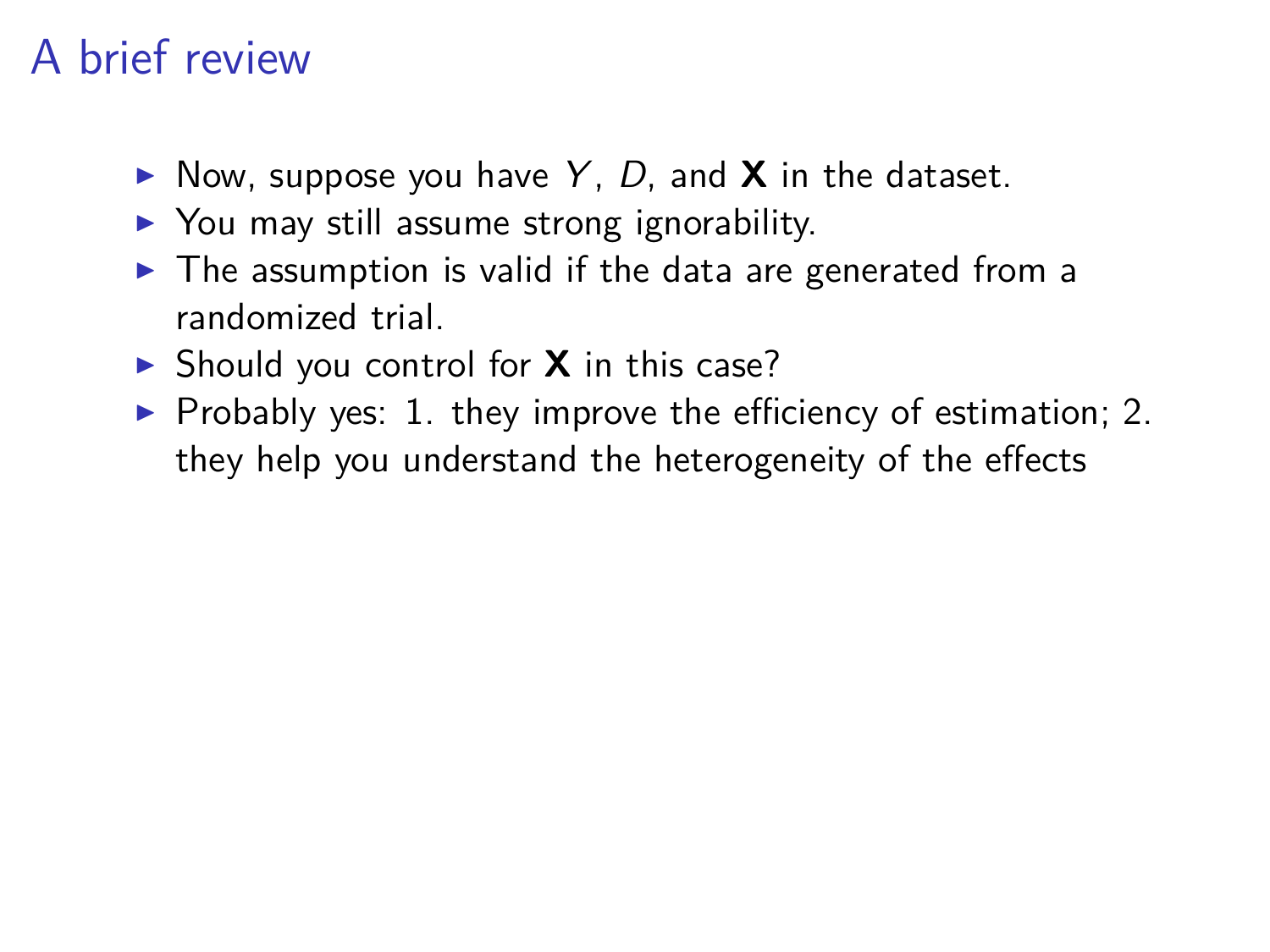- $\triangleright$  Now, suppose you have Y, D, and **X** in the dataset.
- $\triangleright$  You may still assume strong ignorability.
- $\triangleright$  The assumption is valid if the data are generated from a randomized trial.
- ▶ Should you control for **X** in this case?
- $\triangleright$  Probably yes: 1. they improve the efficiency of estimation; 2. they help you understand the heterogeneity of the effects
- ▶ Obviously, you can treat **X** as confounders and use weak ignorability instead.
- $\blacktriangleright$  Then, regression, weighting and matching.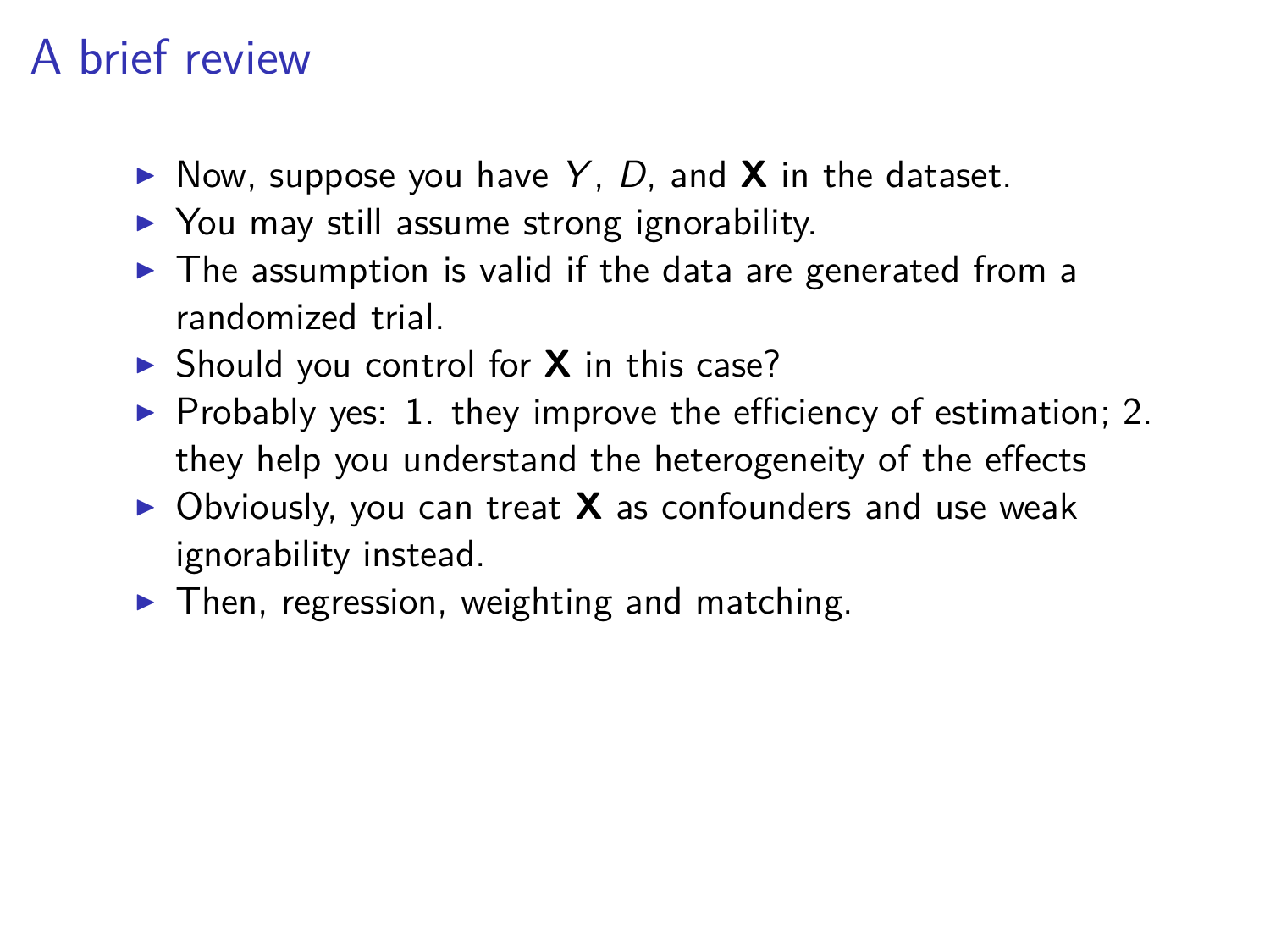- $\triangleright$  Now, suppose you have Y, D, and **X** in the dataset.
- $\triangleright$  You may still assume strong ignorability.
- $\blacktriangleright$  The assumption is valid if the data are generated from a randomized trial.
- ▶ Should you control for **X** in this case?
- $\triangleright$  Probably yes: 1. they improve the efficiency of estimation; 2. they help you understand the heterogeneity of the effects
- ▶ Obviously, you can treat **X** as confounders and use weak ignorability instead.
- $\blacktriangleright$  Then, regression, weighting and matching.
- In this case.  $\boldsymbol{X}$  can be confounders as well as moderators.
- $\triangleright$  The two sets of variables may not be identical.
- $\triangleright$  Conditioning on confounders eliminates the bias; conditioning on moderators allows us to investigate treatment effect heterogeneity.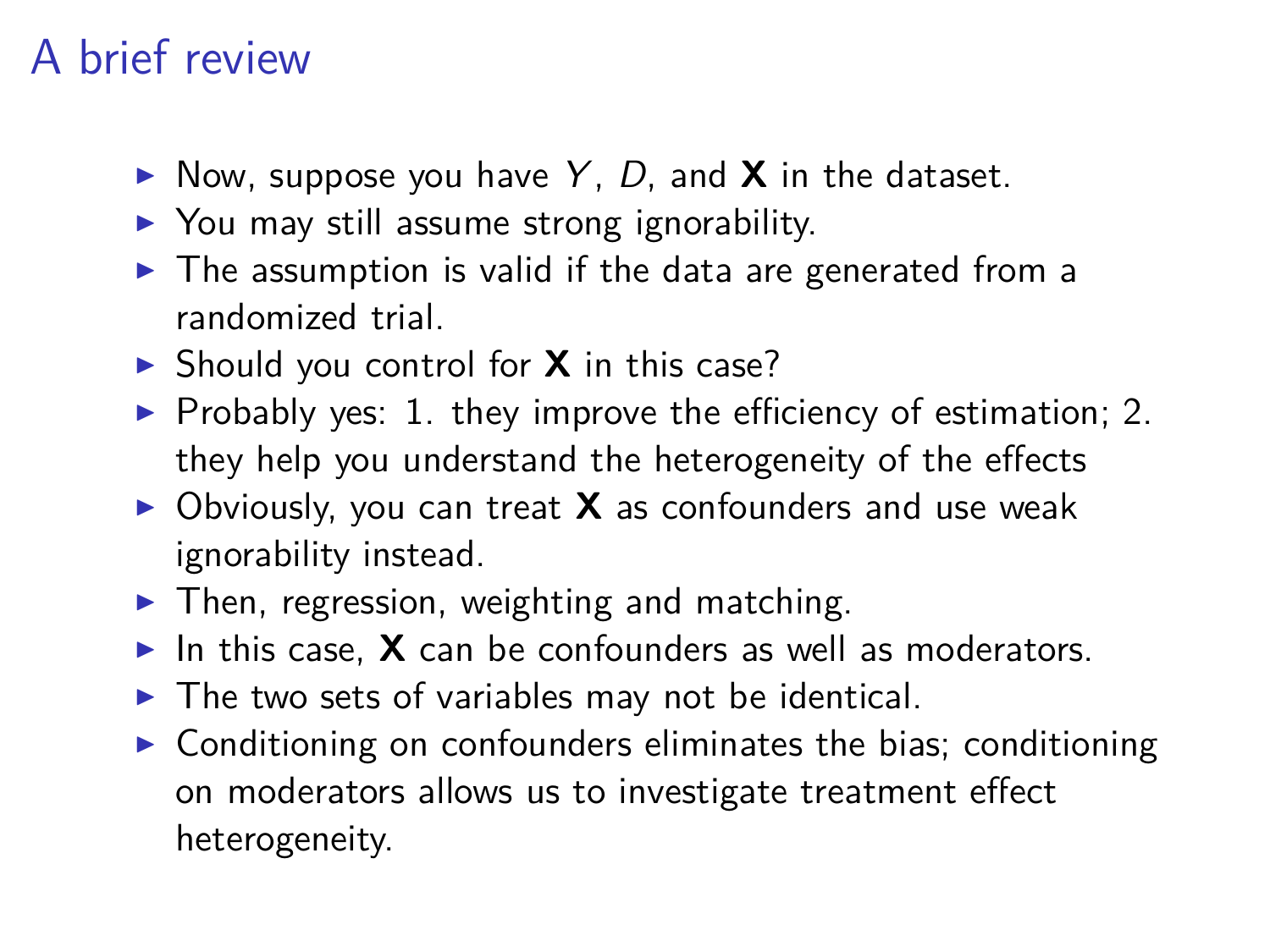- $\triangleright$  We assume that all the observations have been properly weighted so no need to control for confounders.
- $\triangleright$  Group-mean-difference gives you an unbiased and consistent estimate of the ATE,  $\tau = \frac{1}{N}$  $\frac{1}{N} \sum_{i=1}^{N} \tau_i$ .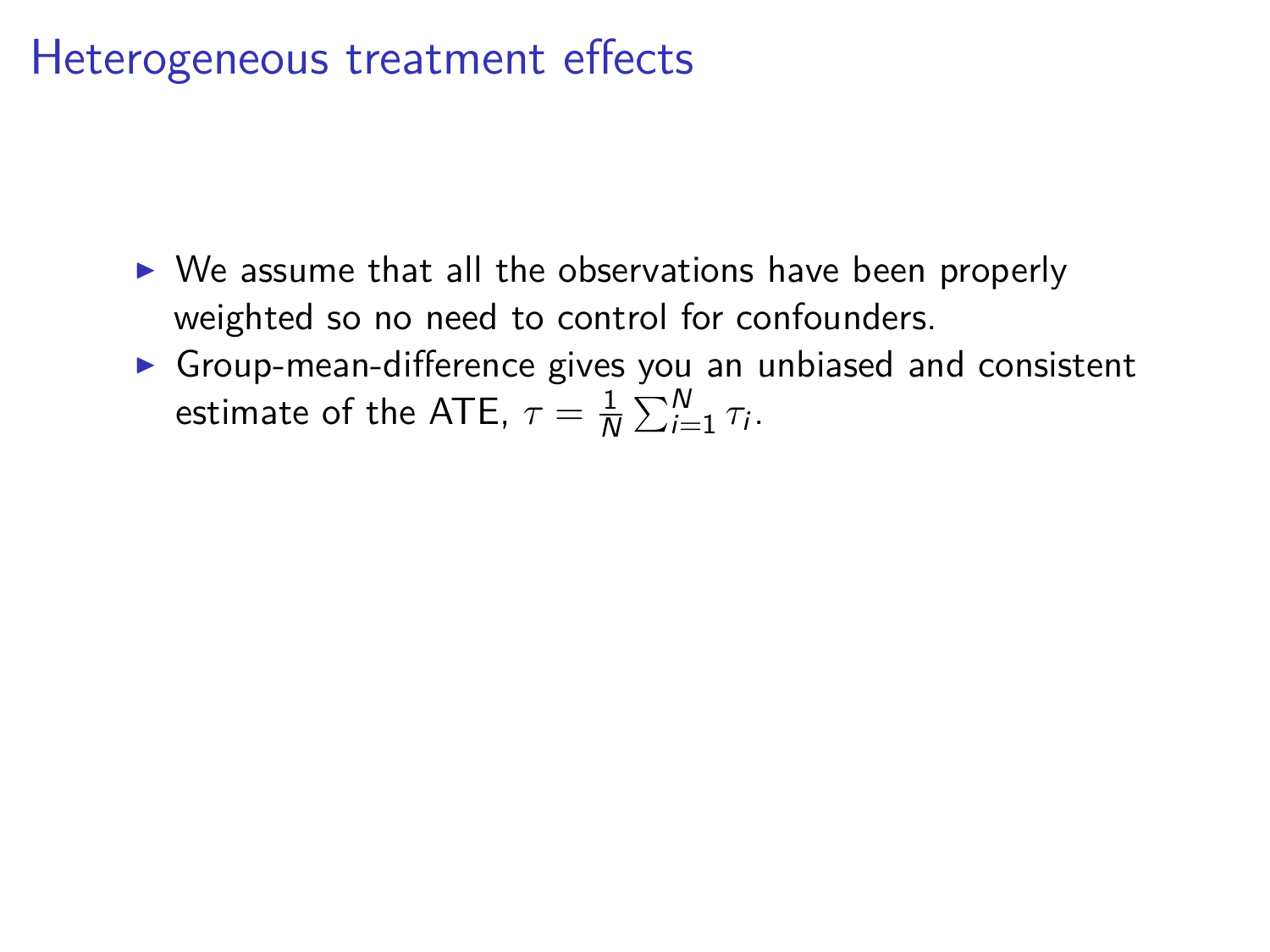- $\triangleright$  We assume that all the observations have been properly weighted so no need to control for confounders.
- $\triangleright$  Group-mean-difference gives you an unbiased and consistent estimate of the ATE,  $\tau = \frac{1}{N}$  $\frac{1}{N} \sum_{i=1}^{N} \tau_i$ .
- $\blacktriangleright$  It is impossible to identify each  $\tau_i$ , but we want to know more about their distribution.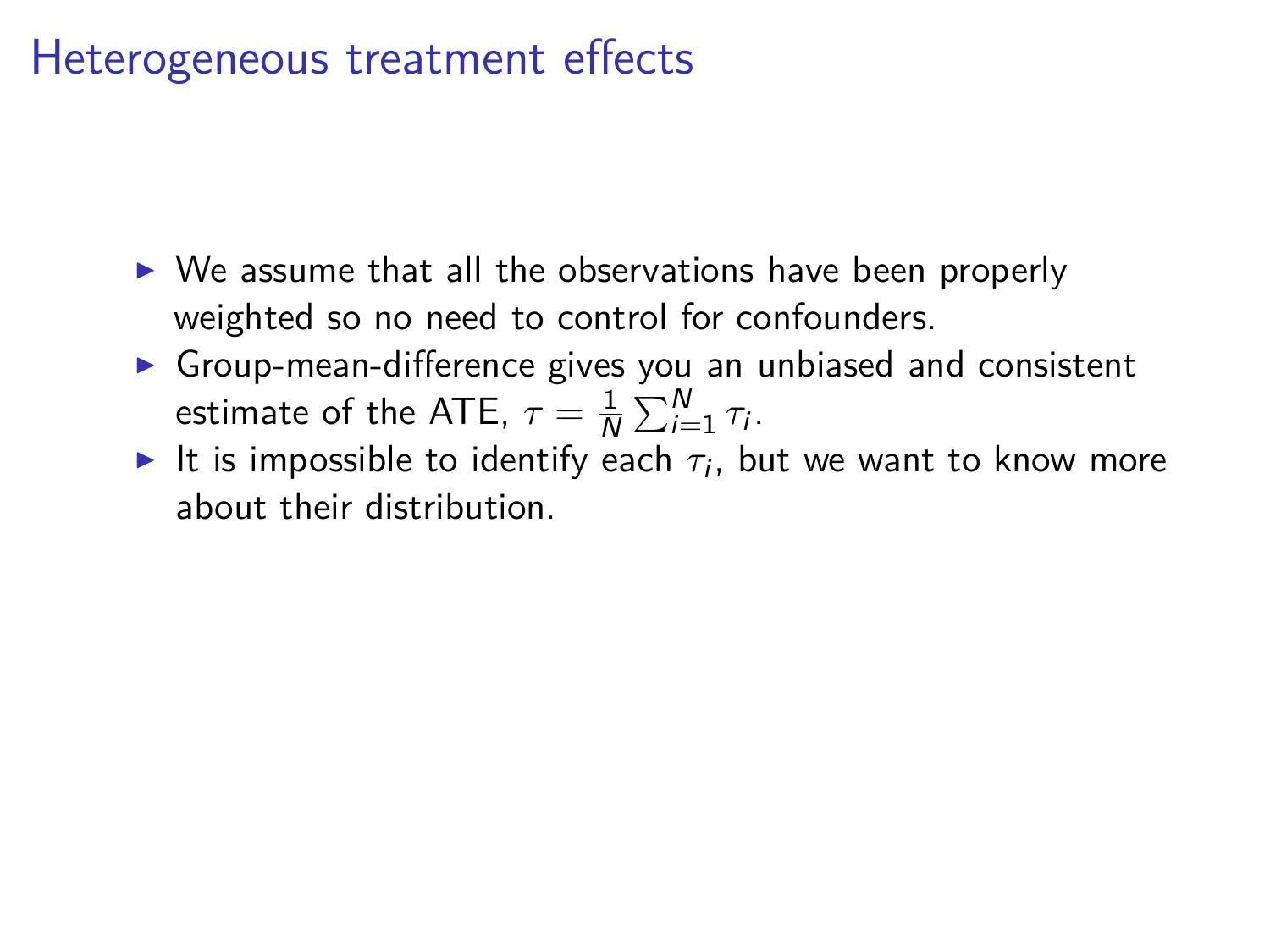- $\triangleright$  We assume that all the observations have been properly weighted so no need to control for confounders.
- $\triangleright$  Group-mean-difference gives you an unbiased and consistent estimate of the ATE,  $\tau = \frac{1}{N}$  $\frac{1}{N} \sum_{i=1}^{N} \tau_i$ .
- $\blacktriangleright$  It is impossible to identify each  $\tau_i$ , but we want to know more about their distribution.
- $\blacktriangleright$  There are many reasons for doing so:
	- $\blacktriangleright$  Test your theory
	- $\blacktriangleright$  Generalize the findings
	- $\triangleright$  Design better studies next time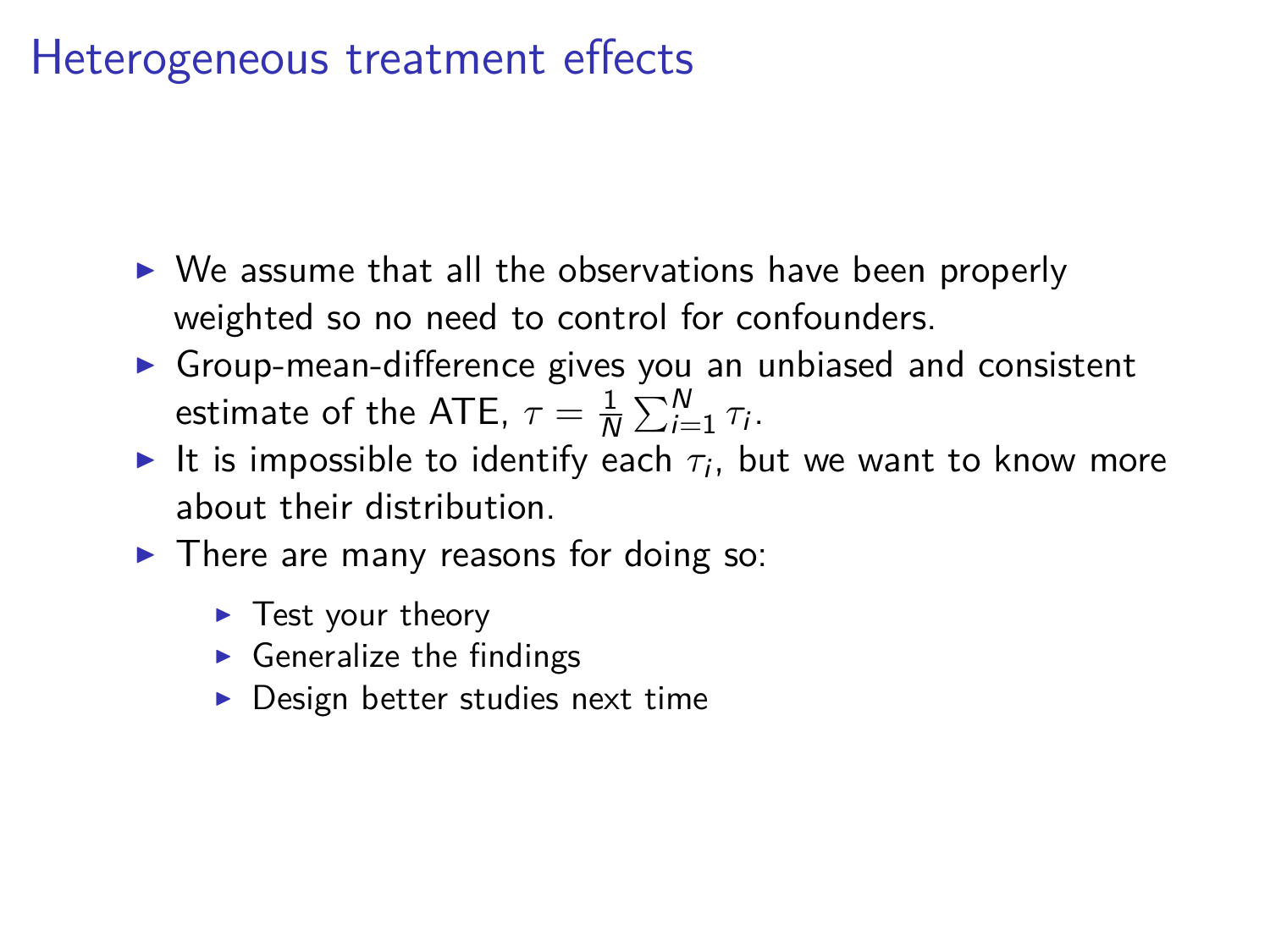A common idea is assume  $\tau_i = f(\mathbf{X}_i) + \varepsilon_i$  where f may be unknown.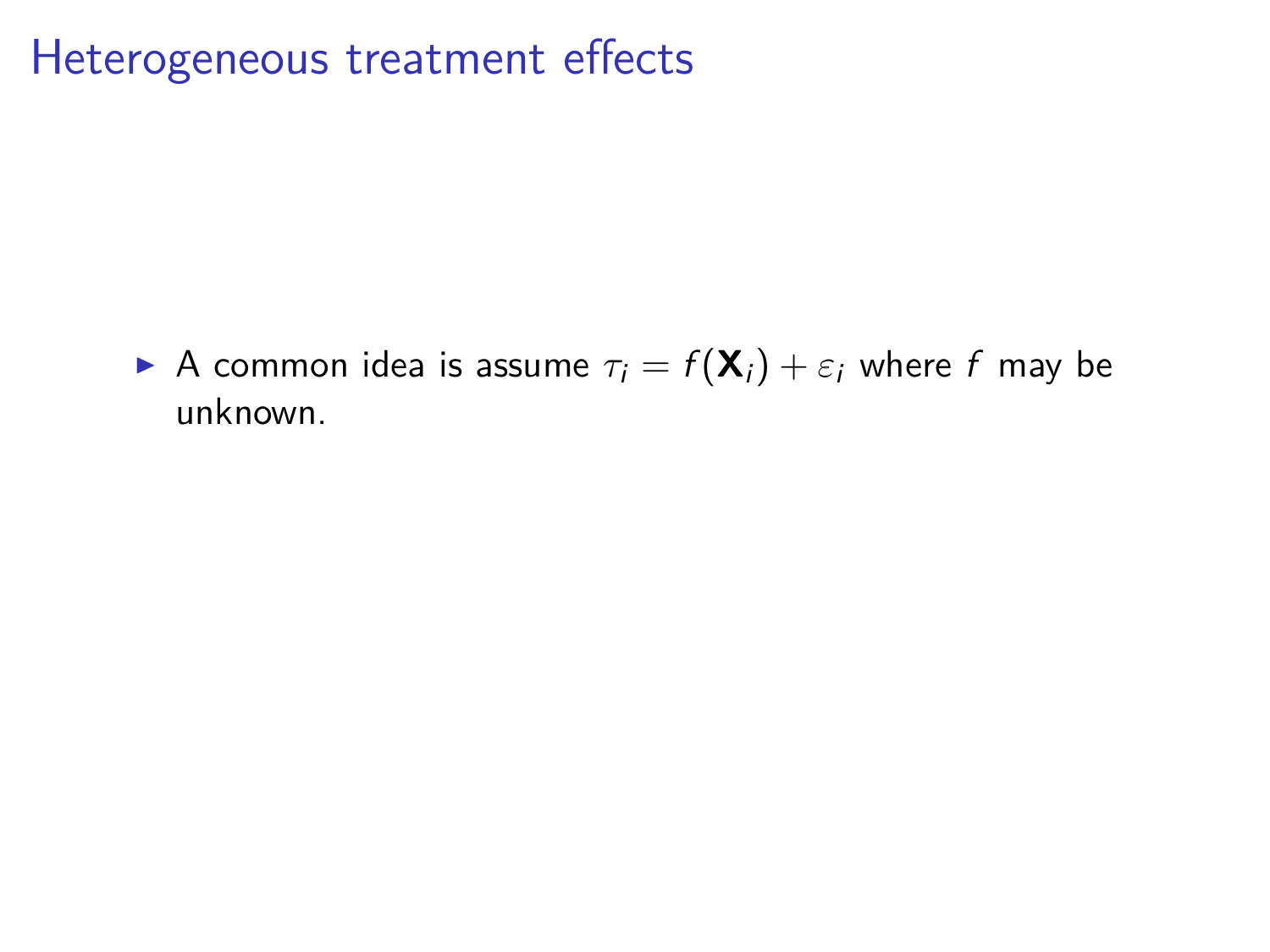- A common idea is assume  $\tau_i = f(\mathbf{X}_i) + \varepsilon_i$  where f may be unknown.
- $\triangleright$  Notice that it is a prediction problem that has nothing to do with causality.
- $\blacktriangleright$  Thus machine learning helps.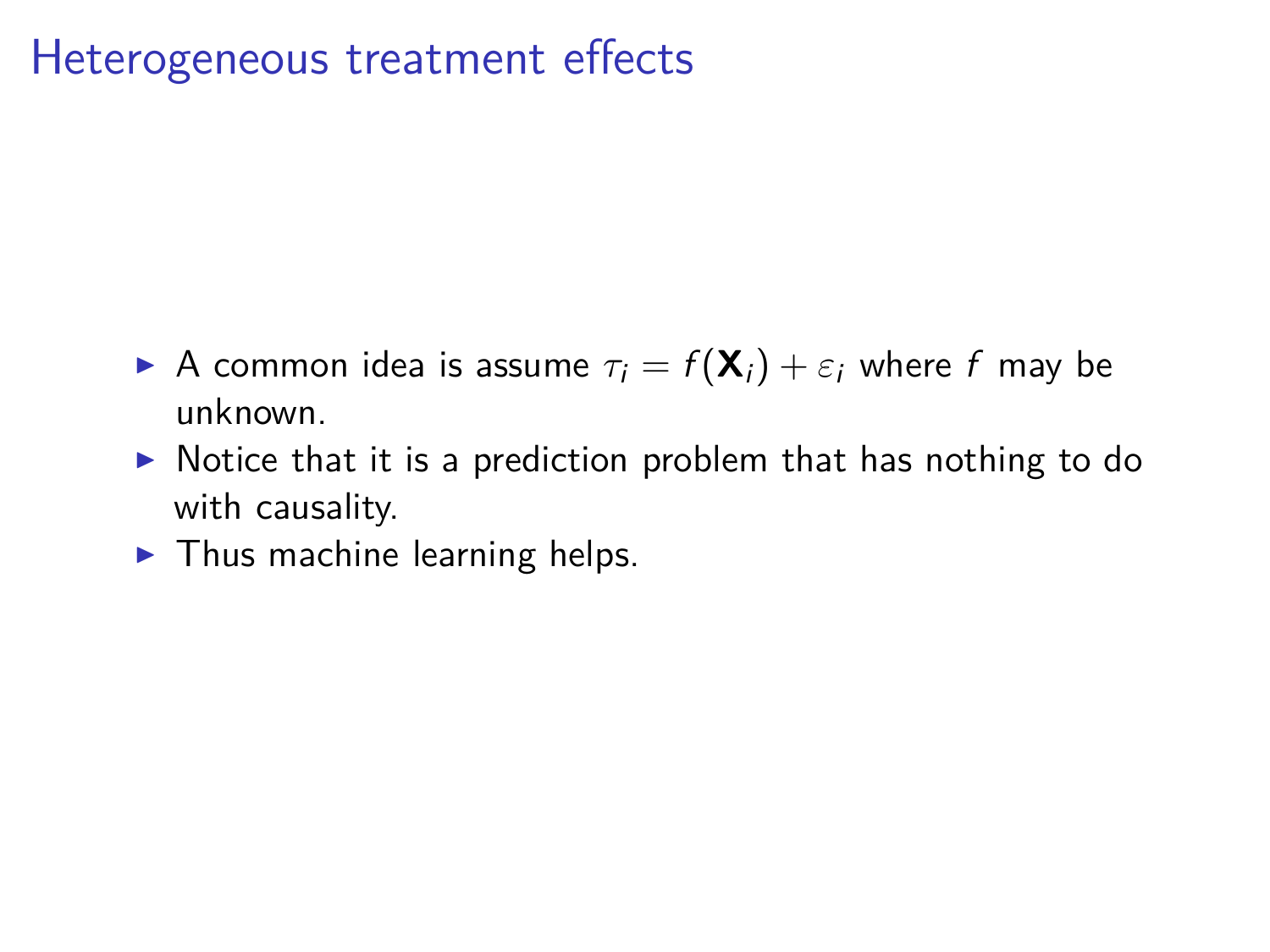- $\triangleright$  Machine learning provides you with a variety of prediction tools.
- $\triangleright$  We assume that the form of f is unknown and try to minimize a loss function l.
- ► For example, the quadratic loss function  $I = E[Y_i f(\mathbf{X}_i)]^2$ .
- $\triangleright$  Given the sample, what is the best prediction function f?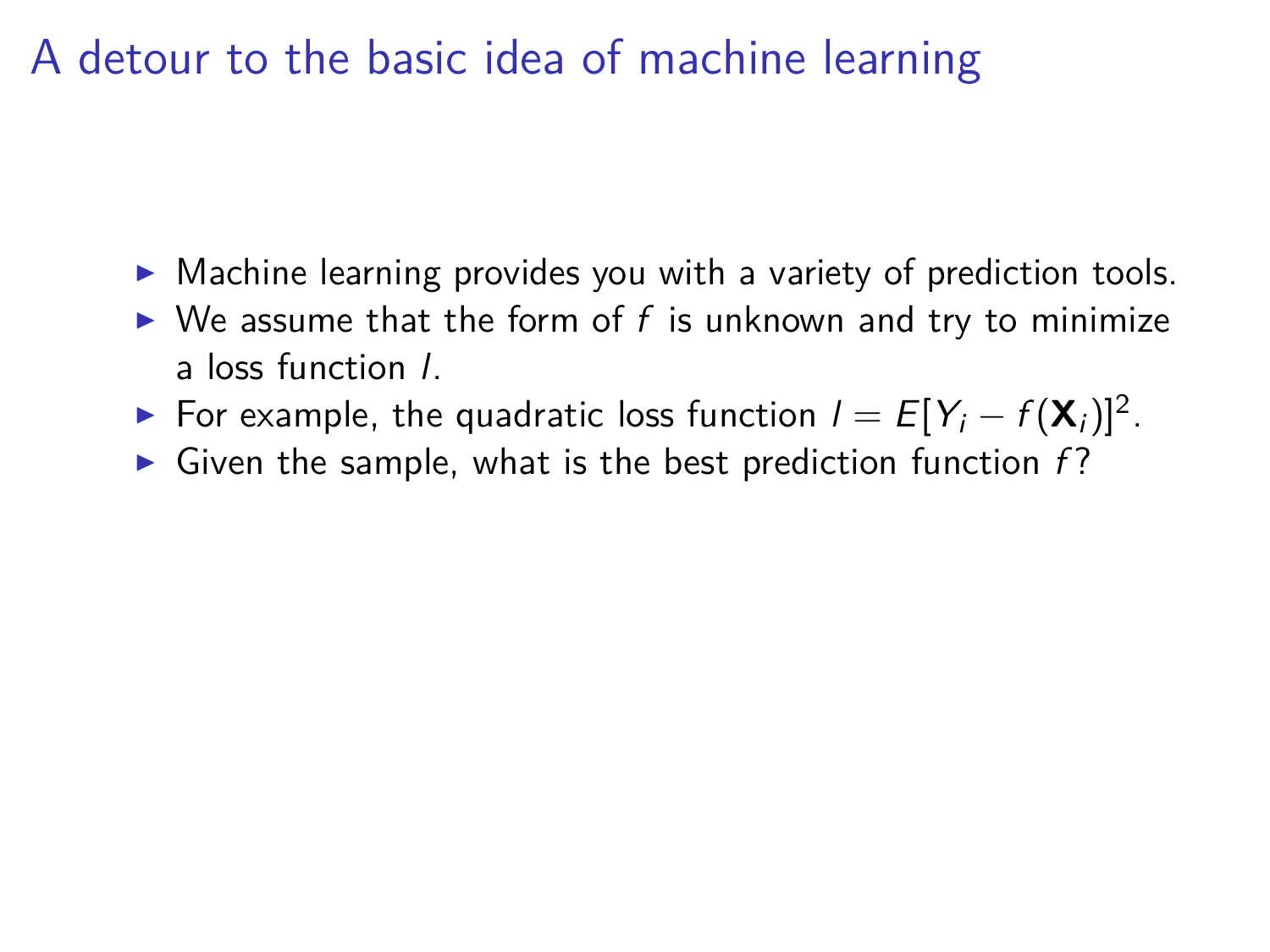- $\triangleright$  Machine learning provides you with a variety of prediction tools.
- $\triangleright$  We assume that the form of f is unknown and try to minimize a loss function l.
- ► For example, the quadratic loss function  $I = E[Y_i f(\mathbf{X}_i)]^2$ .
- $\triangleright$  Given the sample, what is the best prediction function f?
- In Just set  $\hat{f}(\mathbf{X}_i) = Y_i$  and it is a perfect fit.
- $\triangleright$  Yet if a new sample is drawn from the same DGP, its prediction performance will be terrible.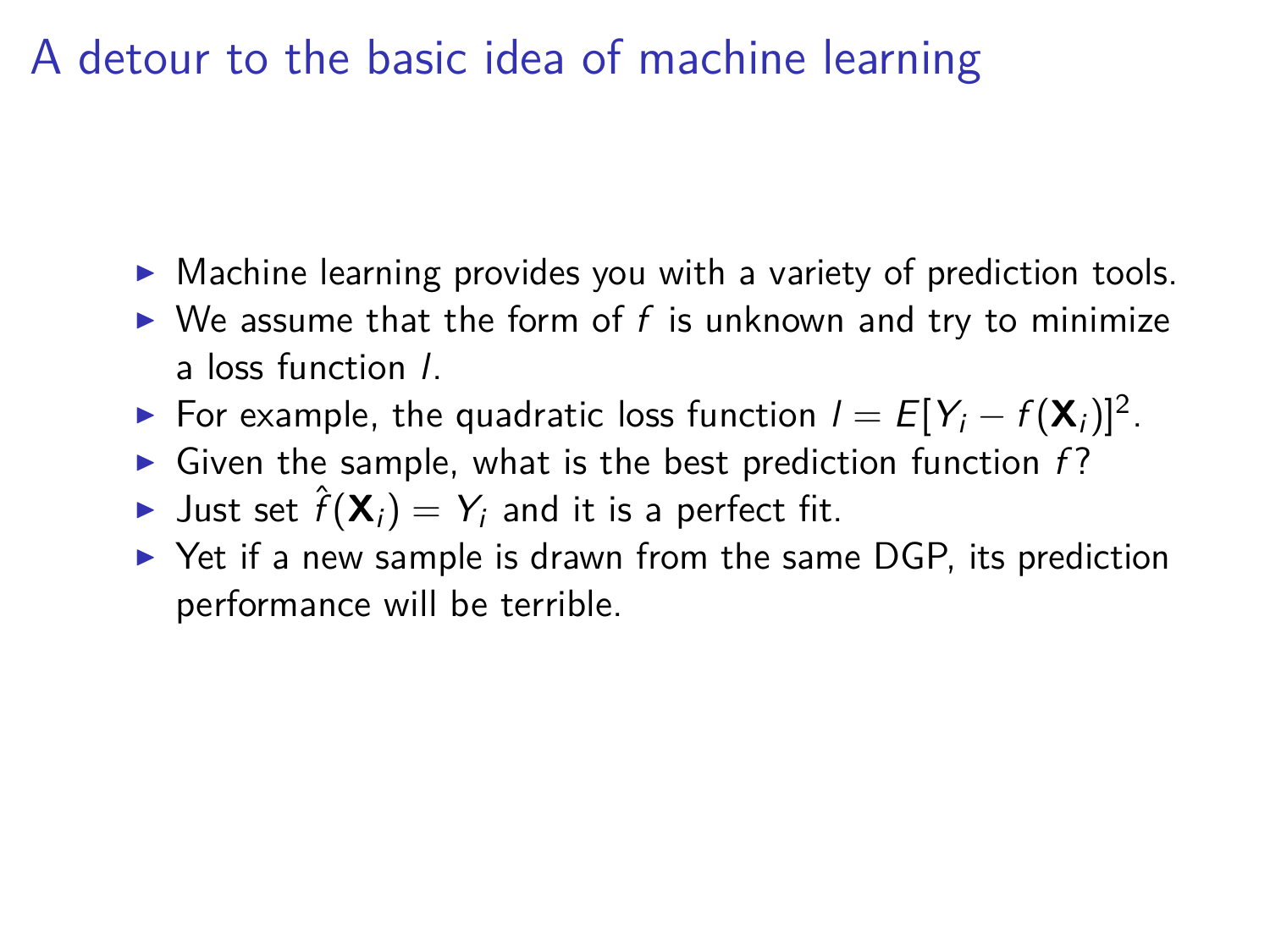- $\triangleright$  Machine learning provides you with a variety of prediction tools.
- $\triangleright$  We assume that the form of f is unknown and try to minimize a loss function l.
- ► For example, the quadratic loss function  $I = E[Y_i f(\mathbf{X}_i)]^2$ .
- $\triangleright$  Given the sample, what is the best prediction function f?
- In Just set  $\hat{f}(\mathbf{X}_i) = Y_i$  and it is a perfect fit.
- $\triangleright$  Yet if a new sample is drawn from the same DGP, its prediction performance will be terrible.
- $\triangleright$  You are fitting the noise  $\varepsilon_i$  rather than the relationship of interest.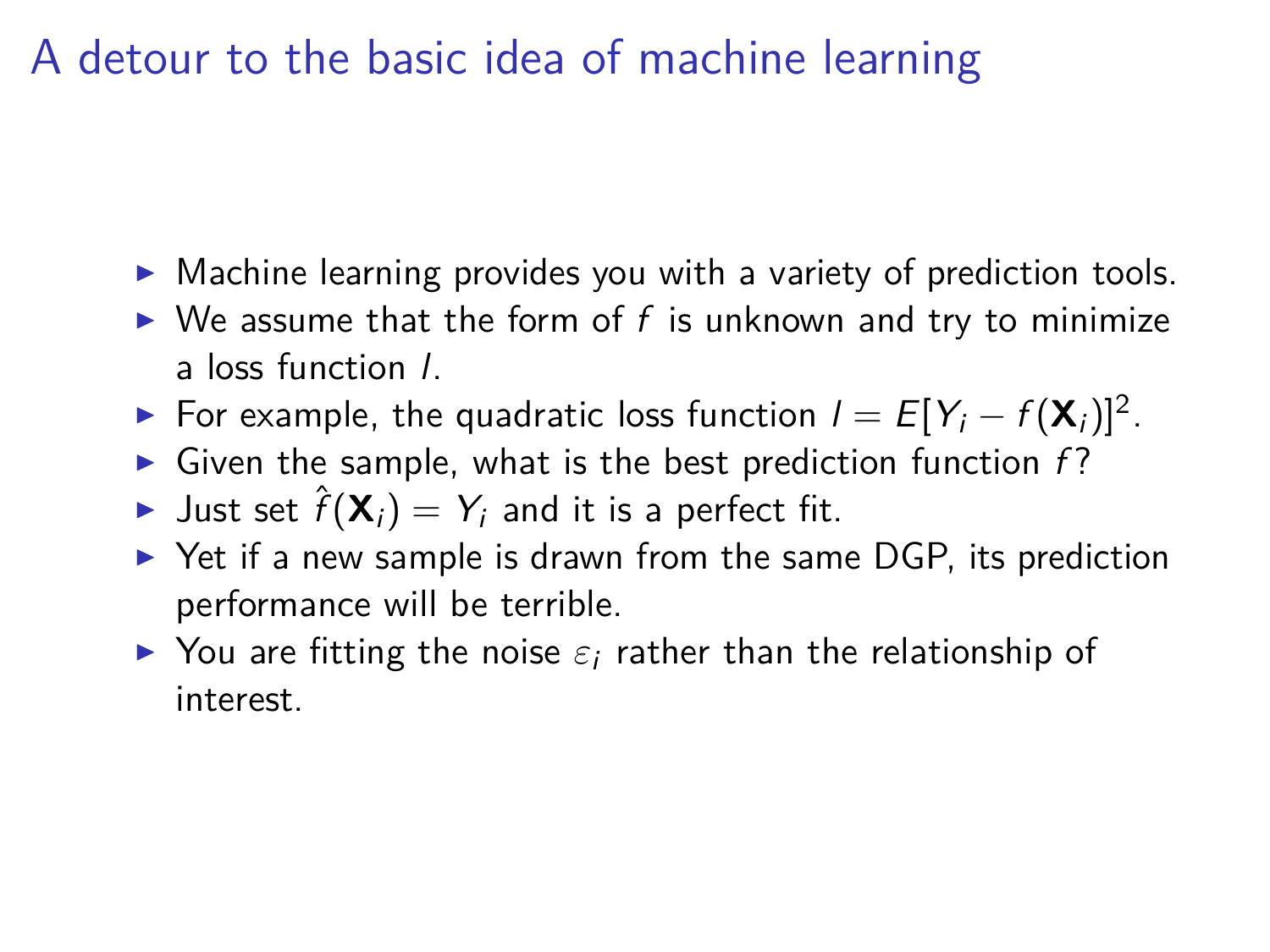- $\triangleright$  A shift in perspective: we want to minimize the loss in prediction rather than in approximation.
- $\triangleright$  We want *l* to be as small as possible for a new random sample drawn from the same DGP.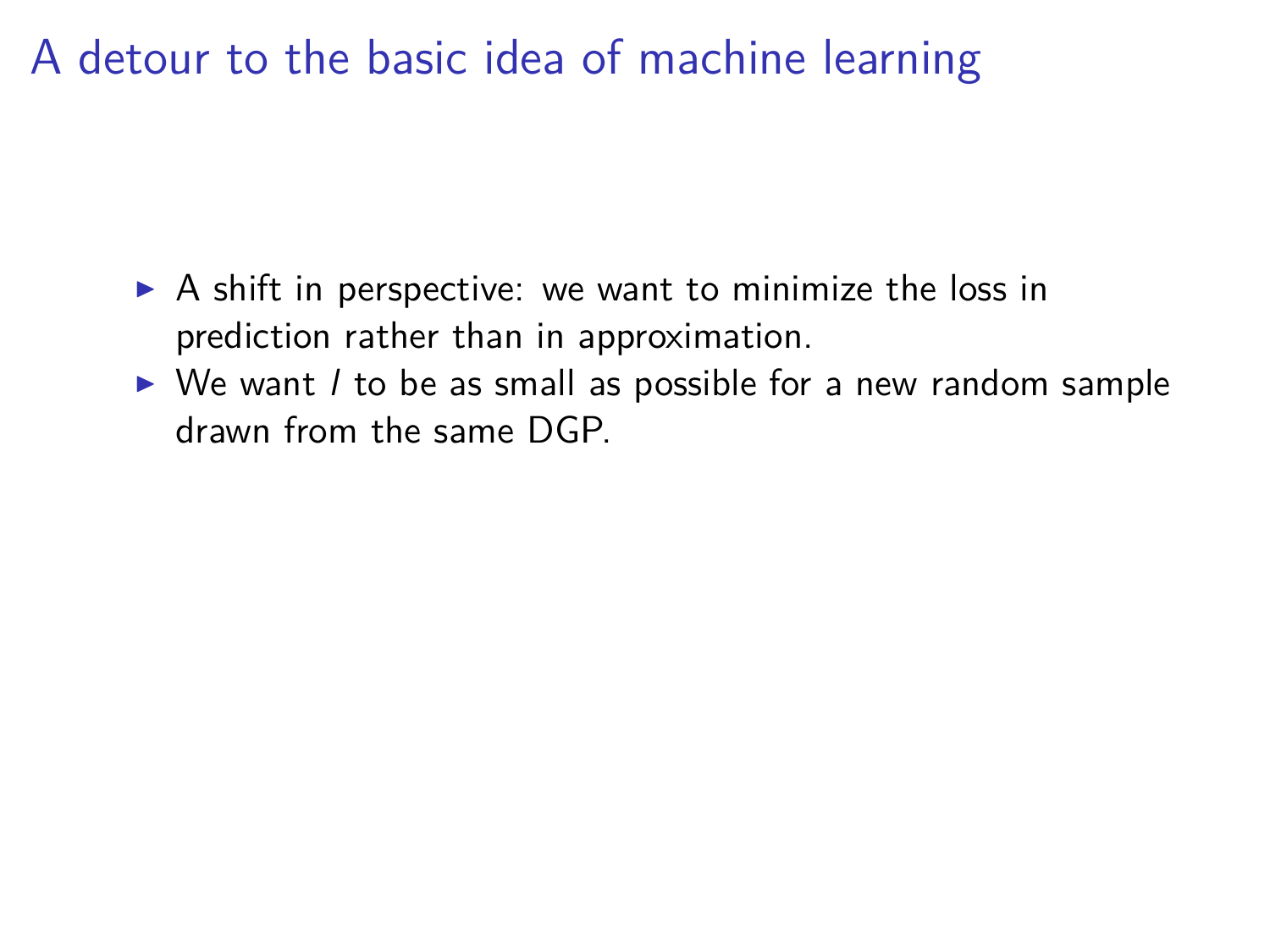- $\triangleright$  A shift in perspective: we want to minimize the loss in prediction rather than in approximation.
- $\triangleright$  We want *l* to be as small as possible for a new random sample drawn from the same DGP.
- $\triangleright$  A natural idea is to split the current sample, using half to estimate the model and the other half to test its performance: training set vs. test set.
- $\triangleright$  We select the model that does the best job on the test set.
- $\blacktriangleright$  How to split? How to test? How to select?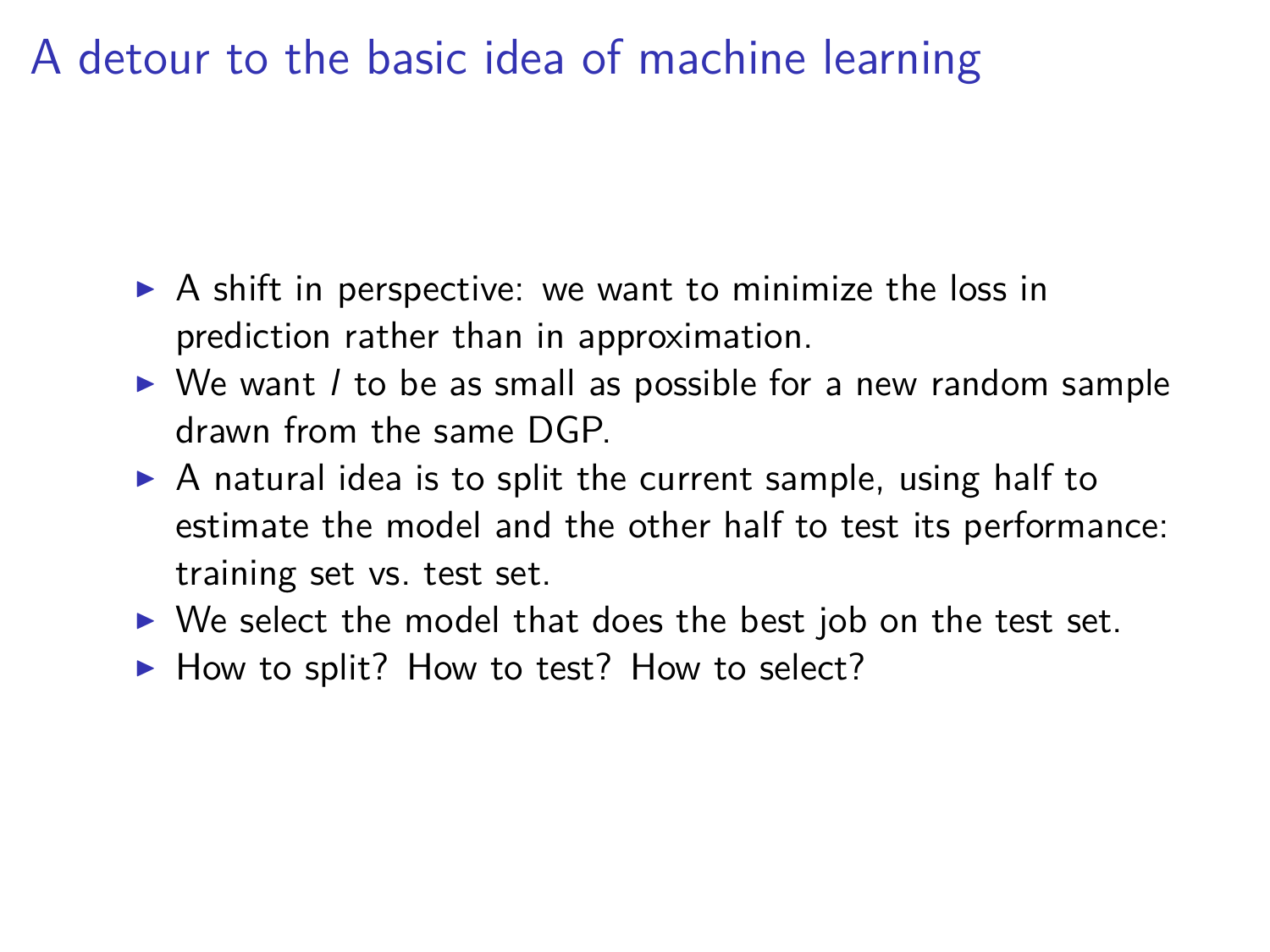- $\triangleright$  Consider the linear regression models with Y, D, and **X**.
- $\triangleright$  We assume that strong ignorability holds, but are unsure what moderators to include in the regression.
- $\triangleright$  Should we control for all the higher order terms and interaction terms of the moderators?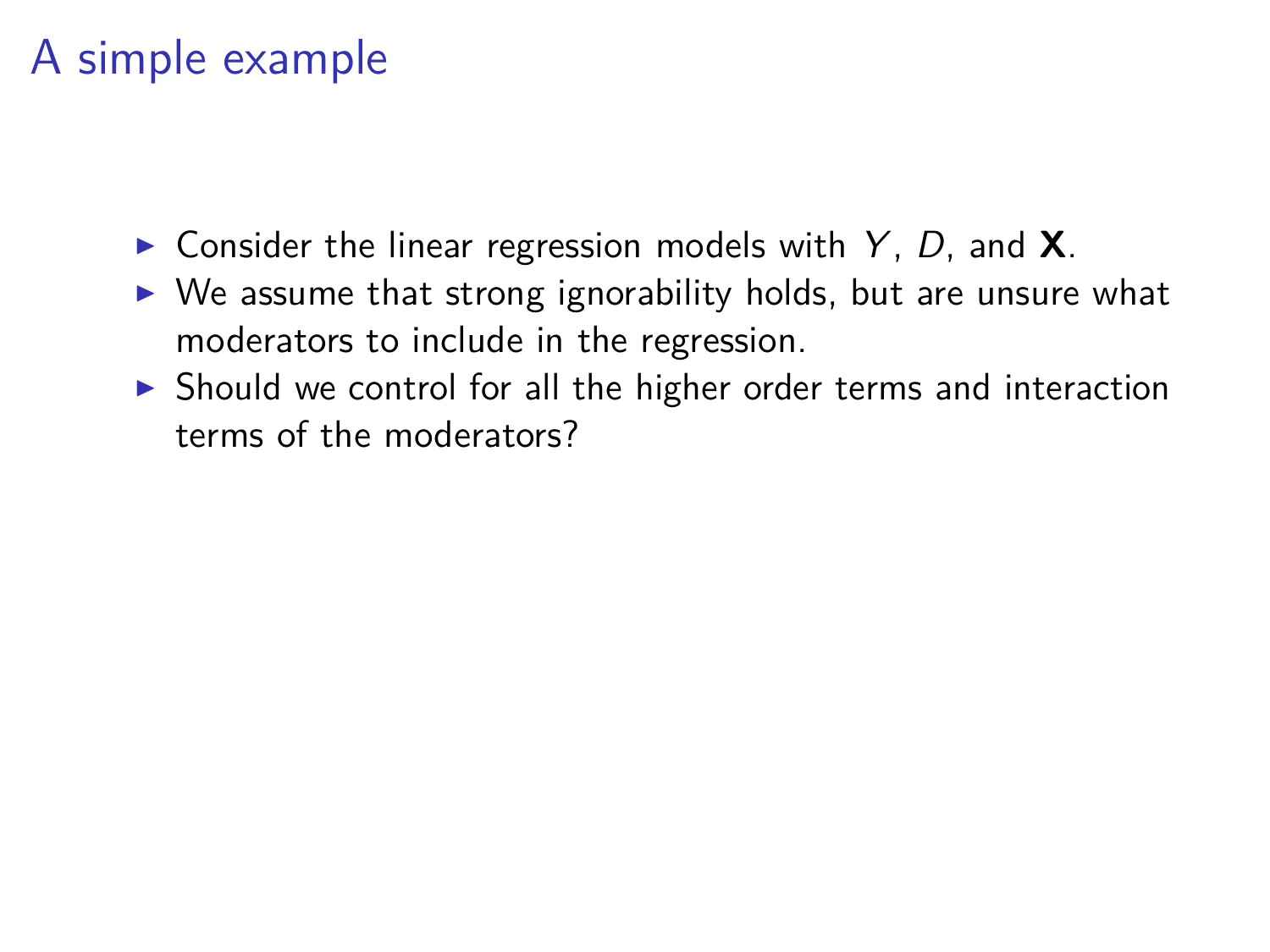- $\triangleright$  Consider the linear regression models with Y, D, and **X**.
- $\triangleright$  We assume that strong ignorability holds, but are unsure what moderators to include in the regression.
- $\triangleright$  Should we control for all the higher order terms and interaction terms of the moderators?
- $\triangleright$  We do not want the model to be too complicated.
- $\blacktriangleright$  Therefore, we penalize the number of moderators in the regression and modify the loss function to be:

$$
I = E[Y_i - \mathbf{X}_i \beta]^2 + \lambda \sum_{i=1}^N ||\mathbf{X}_i||
$$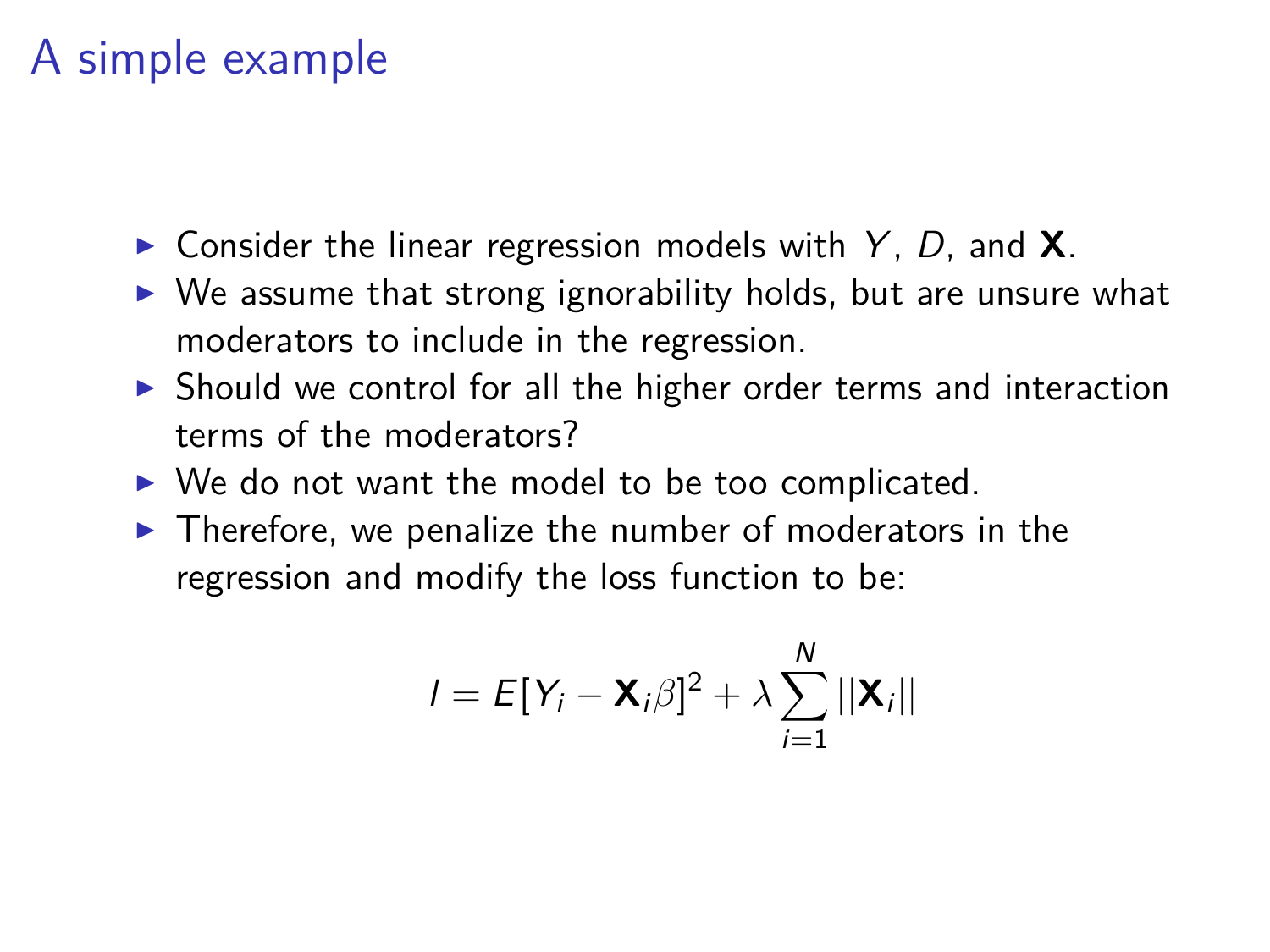- **For each possible**  $\lambda$  (from 1 to 100, for example), we split the sample into five folds.
- $\triangleright$  We use four folds to minimize the loss under the given  $\lambda$ , and apply the fitted model to calculate the value of *l* on the remaining fold.
- $\triangleright$  We then select the  $\lambda$  that gives us the smallest *l* on the test set.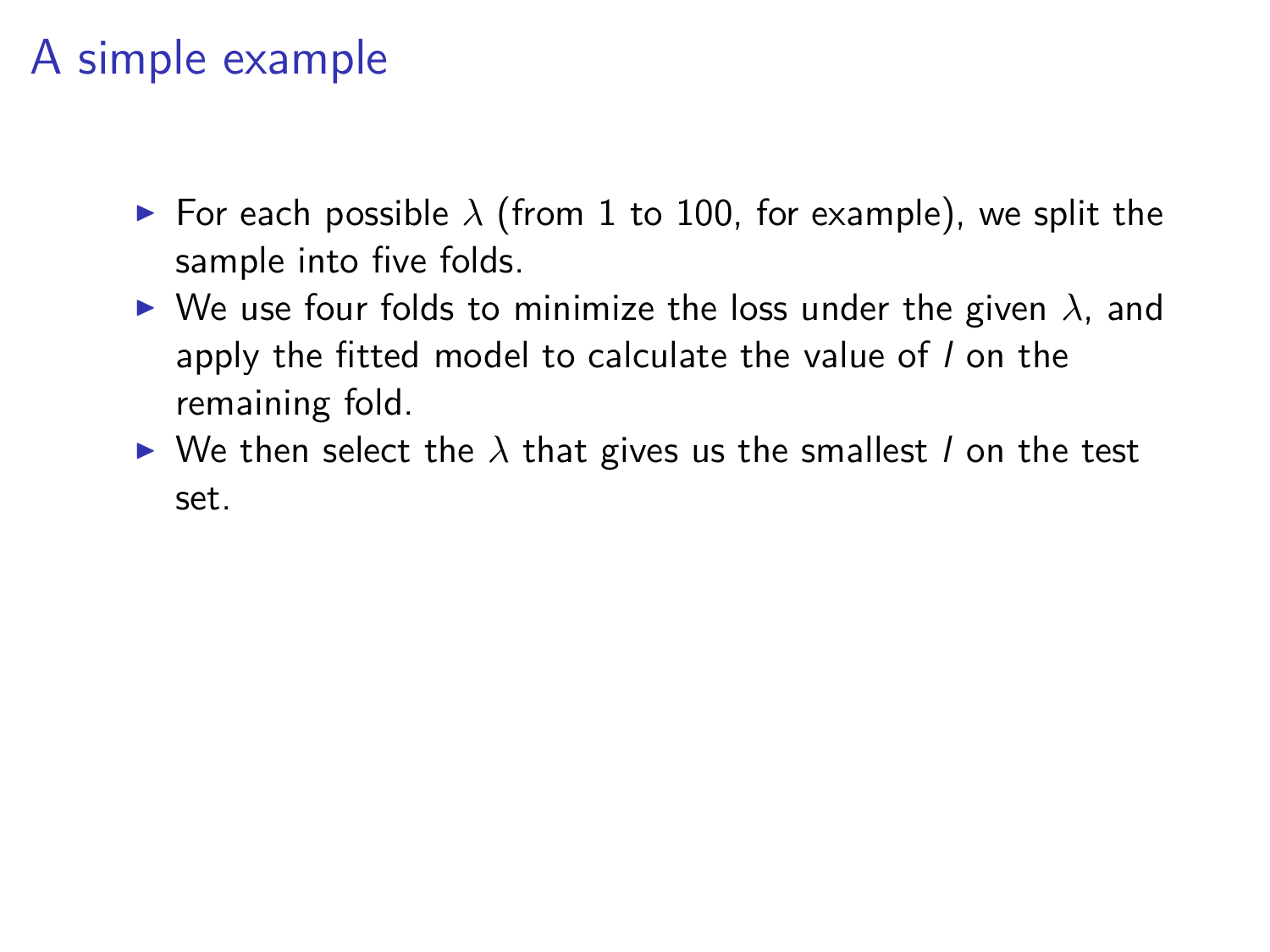- For each possible  $\lambda$  (from 1 to 100, for example), we split the sample into five folds.
- $\triangleright$  We use four folds to minimize the loss under the given  $\lambda$ , and apply the fitted model to calculate the value of *l* on the remaining fold.
- $\triangleright$  We then select the  $\lambda$  that gives us the smallest *l* on the test set.
- $\blacktriangleright$  It is called cross-validation.
- $\blacktriangleright$  The idea is that the error term  $\varepsilon_i$  in the training set is independent to that in the test set.
- $\blacktriangleright$  Hence, a model that fits the noise on the training set won't do well on the test set.
- ▶ The chosen  $\hat{f}$  should be roughly uncorrelated to the noise.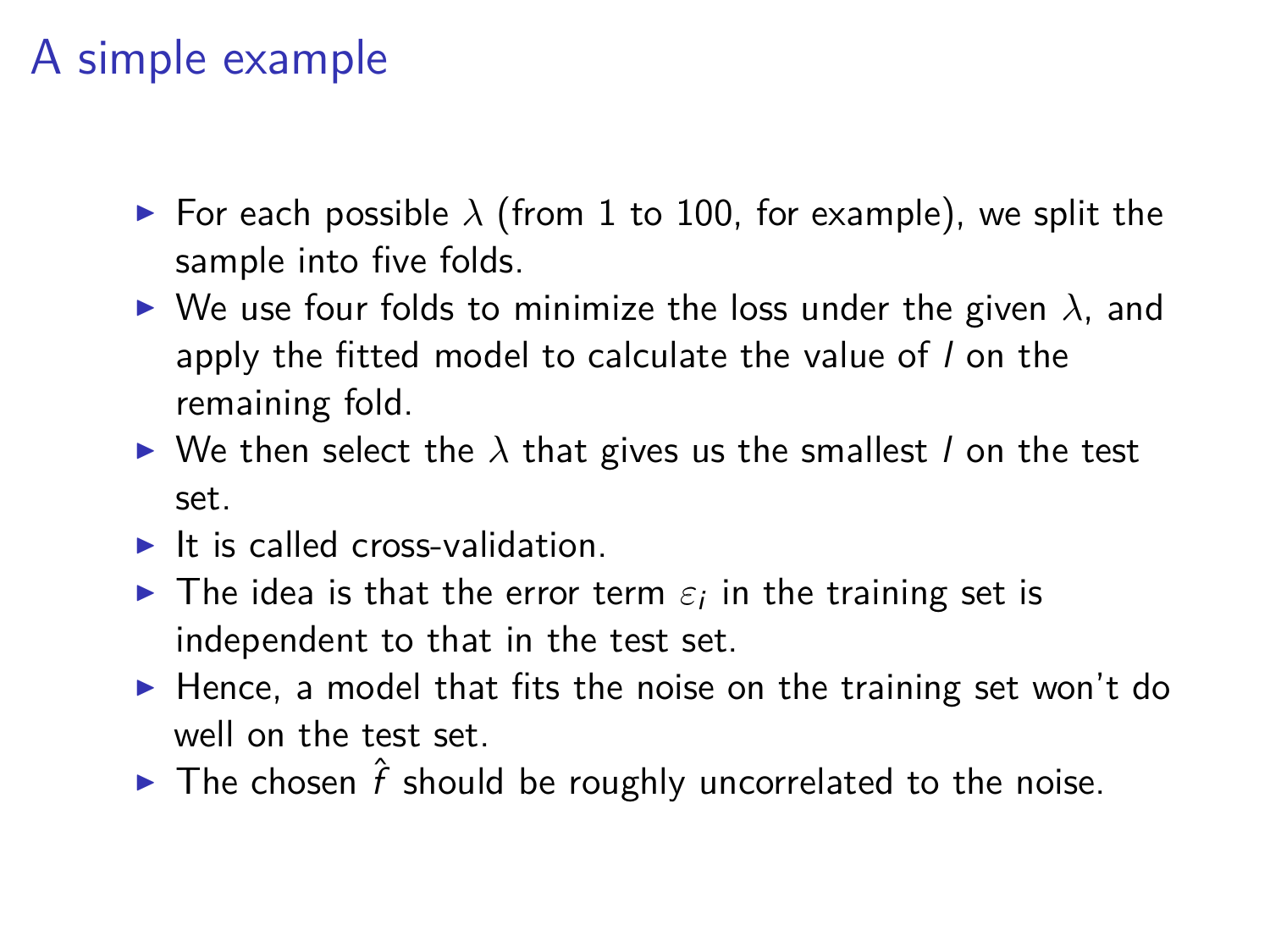- $\triangleright$  Result from the algorithm above is called LASSO (Least Absolute Shrinkage and Selection Operator).
- It selects "features" that have the strongest prediction power into the model.
- $\triangleright$  Compared to the result of OLS, the coefficients of strong predictors are larger and the coefficients of weak predictors become zero.
- $\triangleright$  We will have a clearer picture of what moderators better explain the variation of the treatment effect.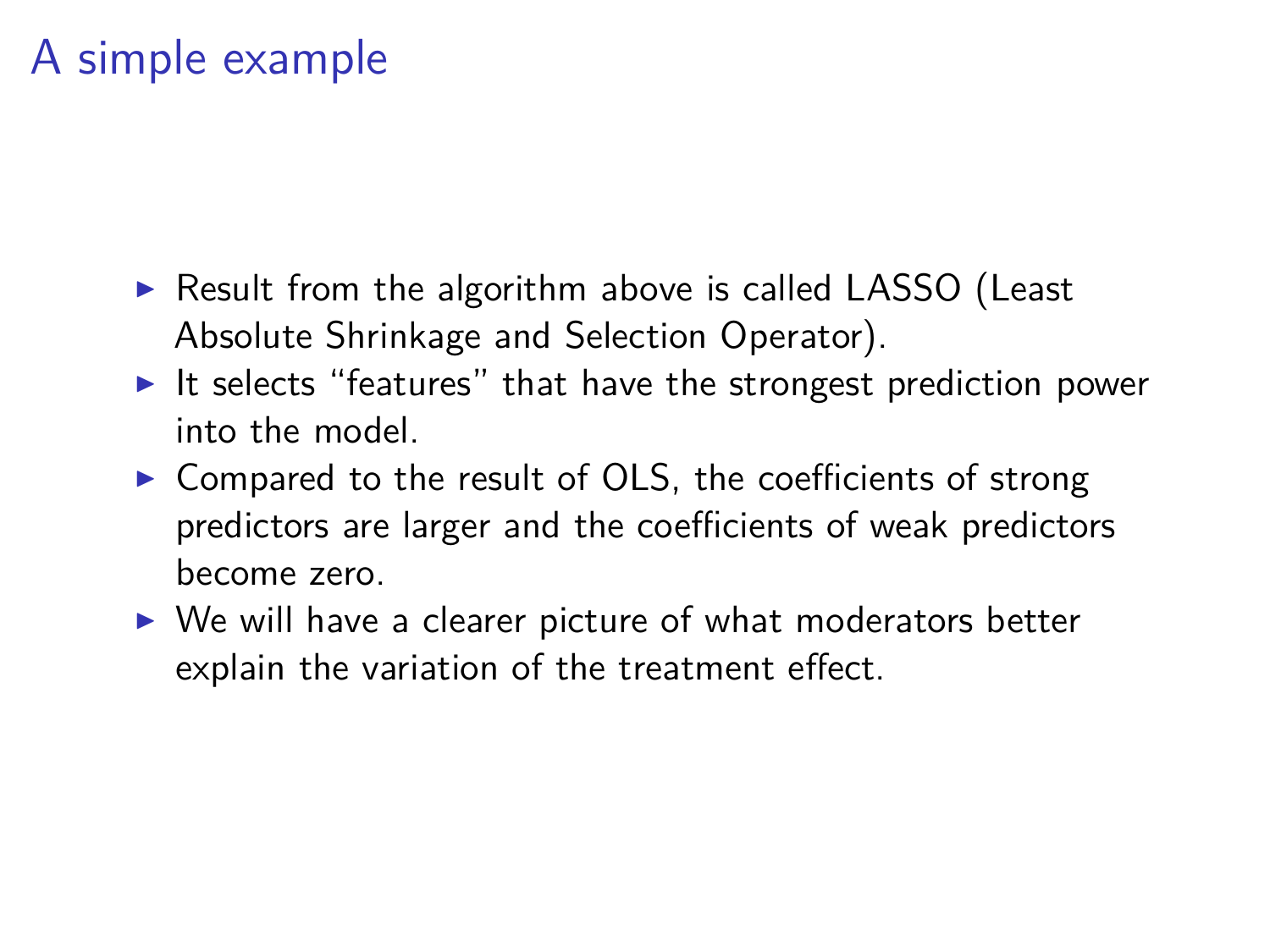$\blacktriangleright$  LASSO still assumes linearity.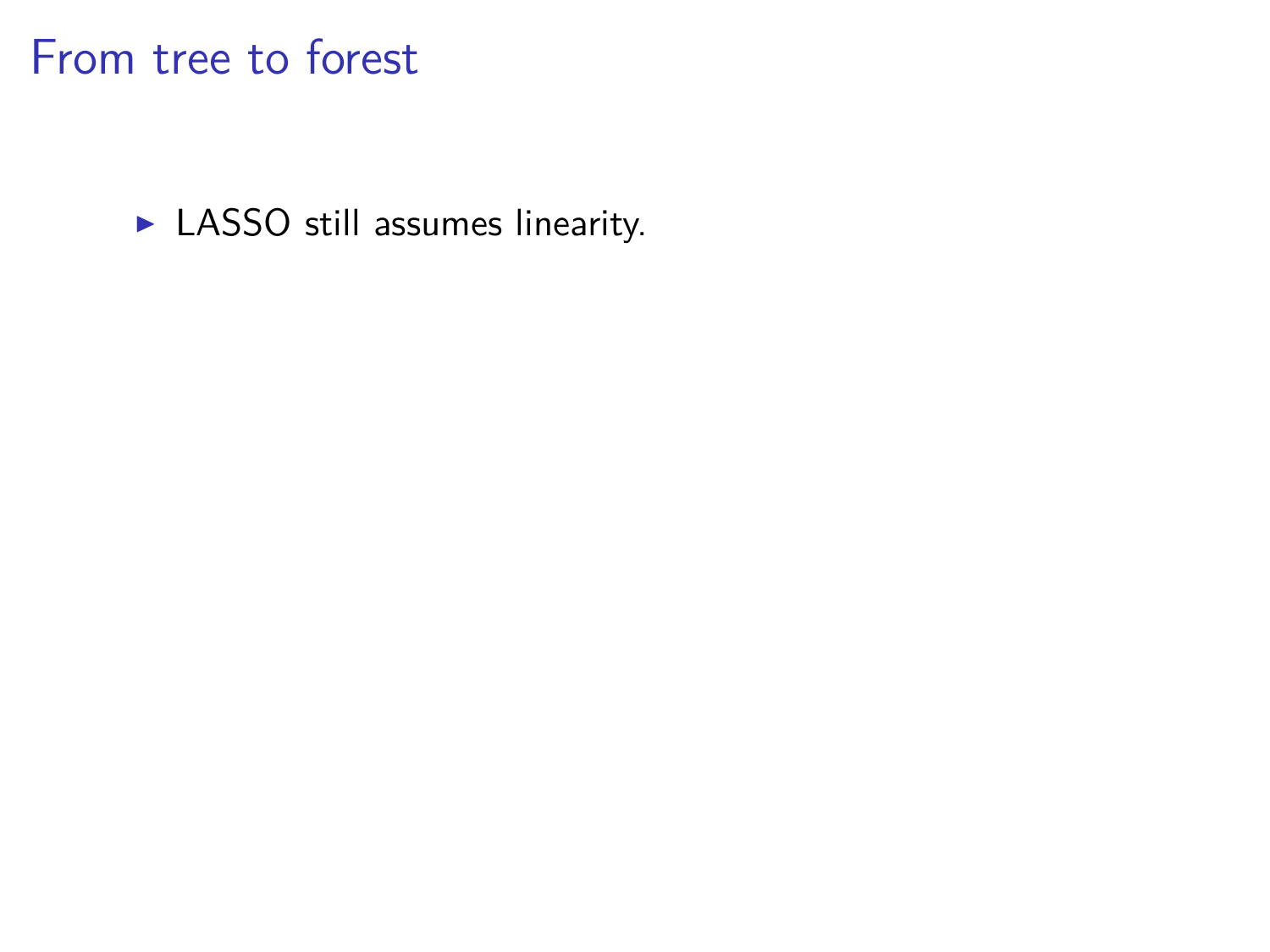- $\blacktriangleright$  LASSO still assumes linearity.
- $\triangleright$  A more flexible method is called tree, or CART (Classification and Regression Tree).
- $\blacktriangleright$  The tree algorithm automatically classifies observations into homogeneous blocks.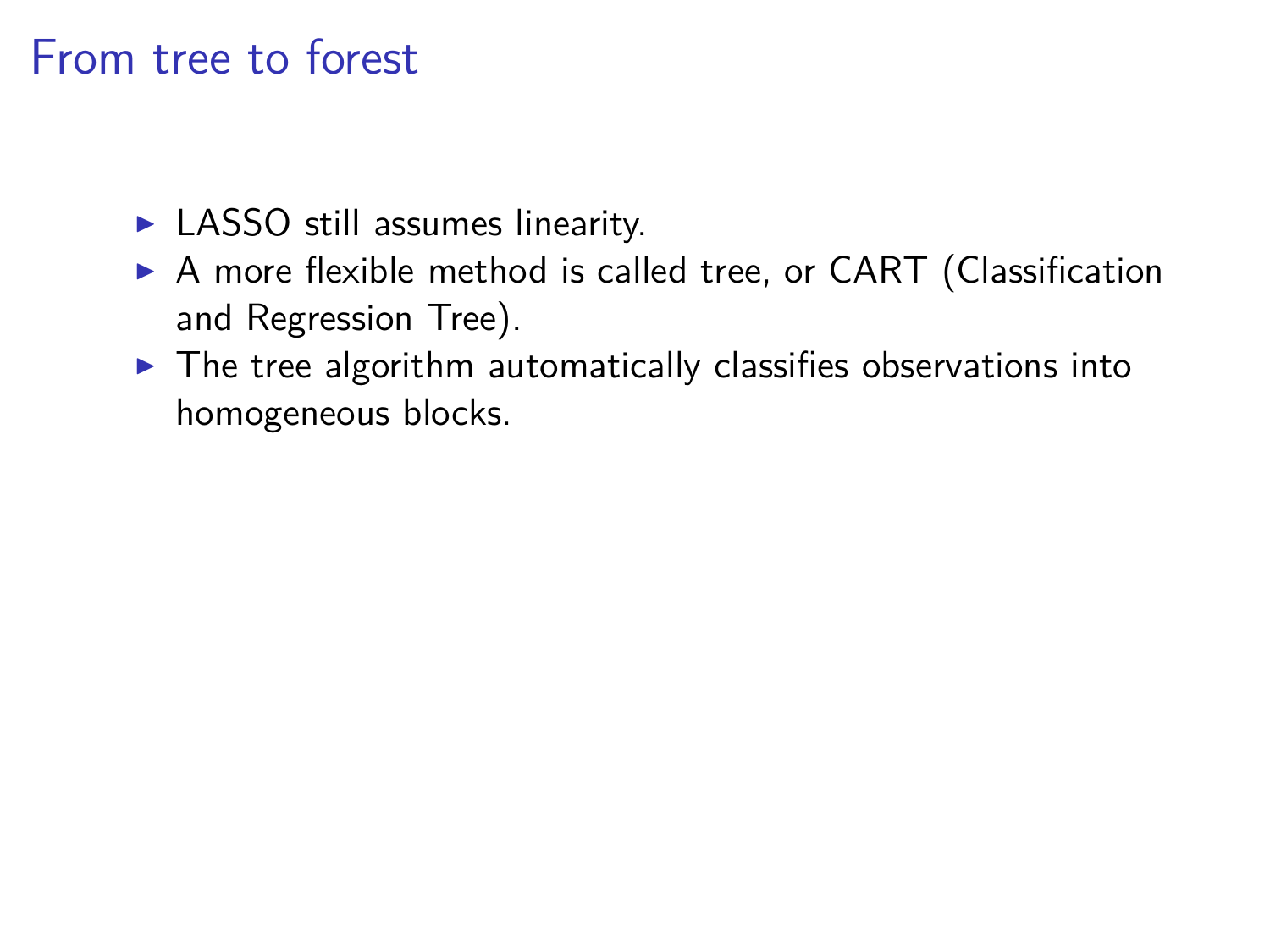- $\blacktriangleright$  LASSO still assumes linearity.
- $\triangleright$  A more flexible method is called tree, or CART (Classification and Regression Tree).
- $\blacktriangleright$  The tree algorithm automatically classifies observations into homogeneous blocks.
- In the pure prediction case, we have only Y and  $X$ .
- $\blacktriangleright$  The estimate for each observation *i* is the average outcome in the block *b* it belongs to.
- $\triangleright$  Again, we want to balance fitness and complexity:

$$
I = E[Y_i - \hat{Y}_i]^2 + \lambda |B| = E_b[E[Y_i - \bar{Y}_b]^2] + \lambda |B|
$$

where  $B$  is the number of blocks.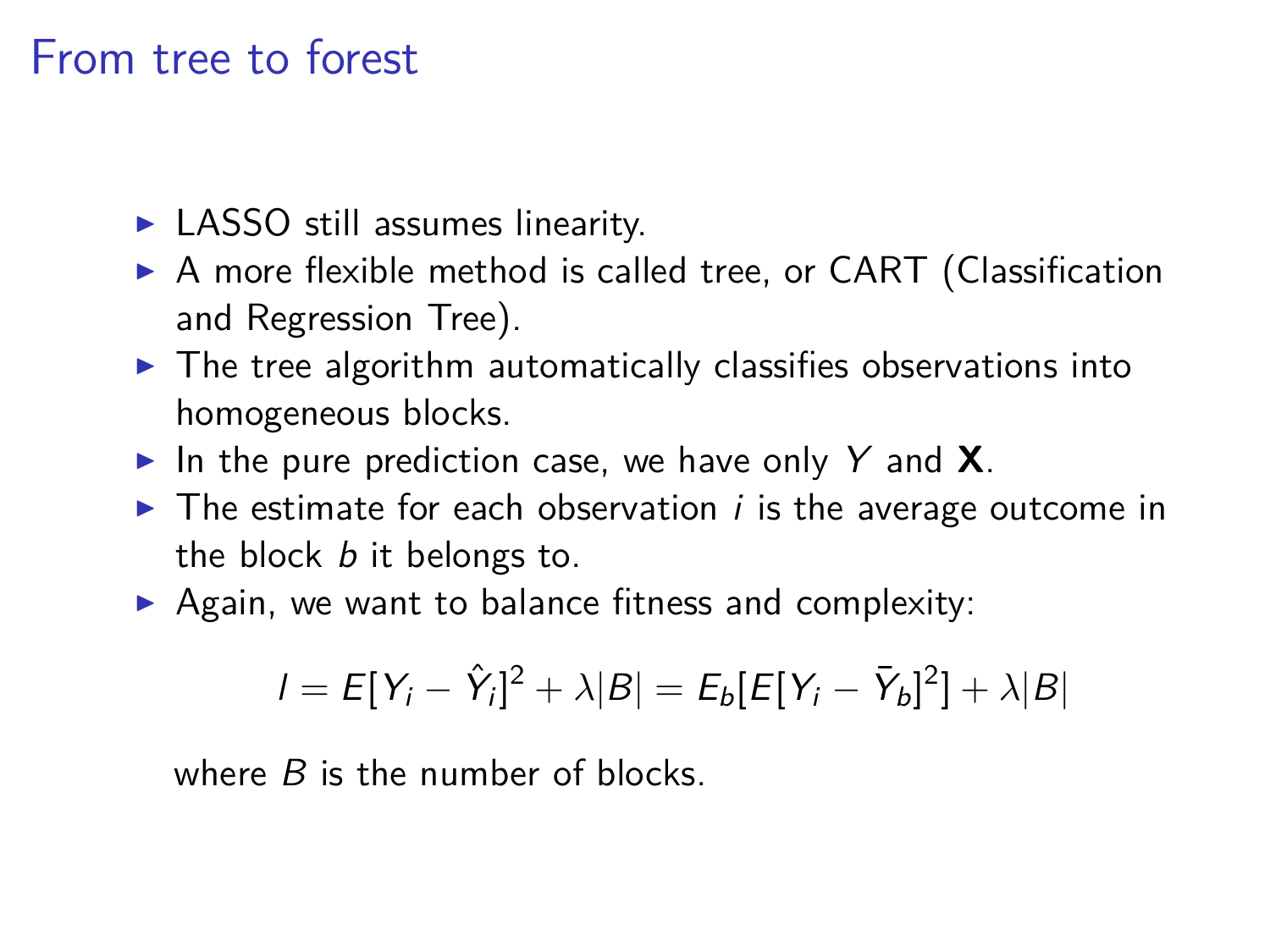- $\triangleright$  We rely on a recursive algorithm to obtain the best partition.
- In each step, we find the "cut" that increases fitness the most.





- $\triangleright$  The algorithm proceeds on the training set until we have no more than 5 observations in each leave.
- $\triangleright$  Now we have maximized fitness.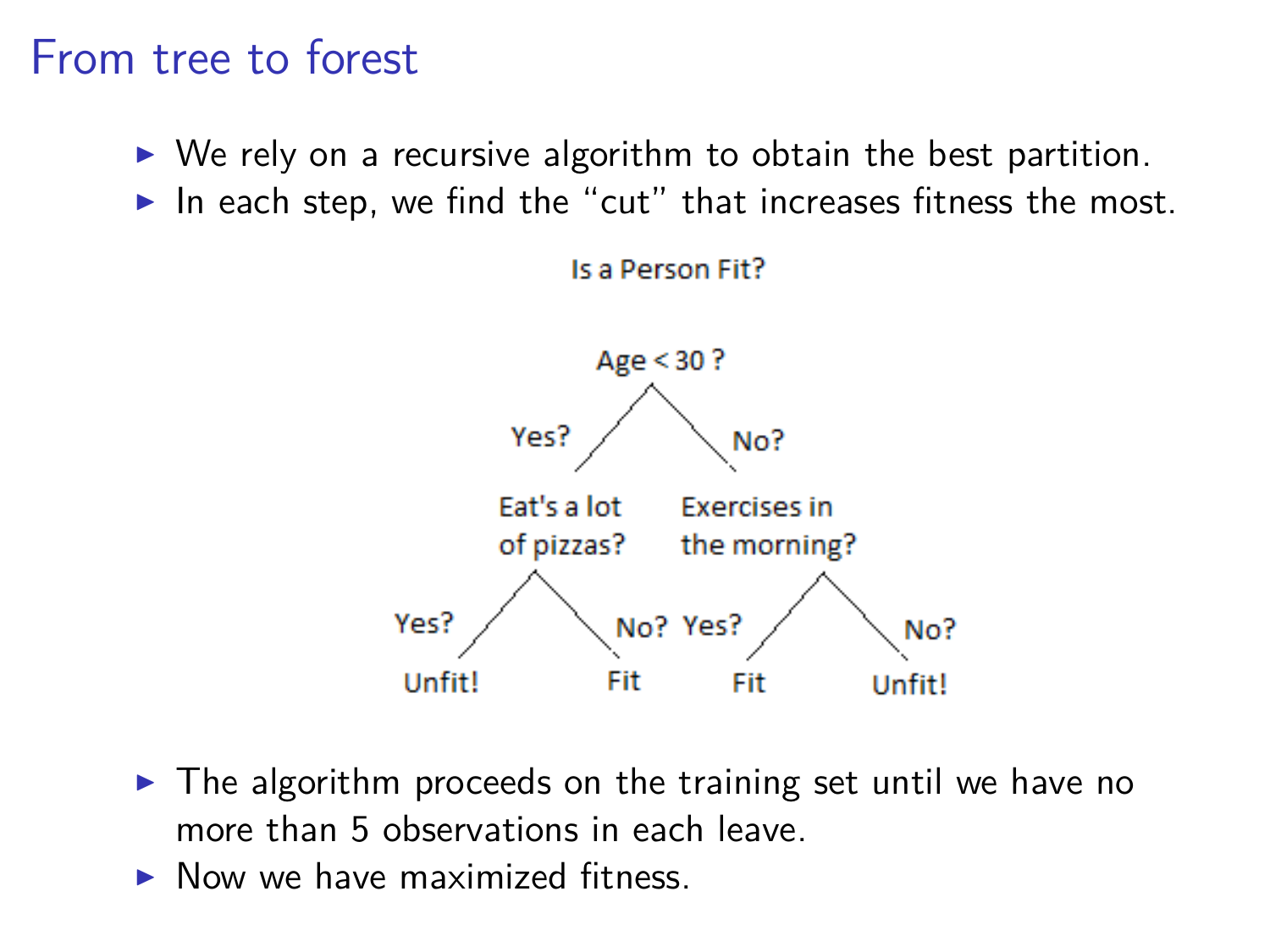- $\blacktriangleright$  To reduce complexity, we "prune" the tree reversely with the given *λ*.
- Again, cross-validation on the test set selects the  $\lambda$  that minimizes the loss.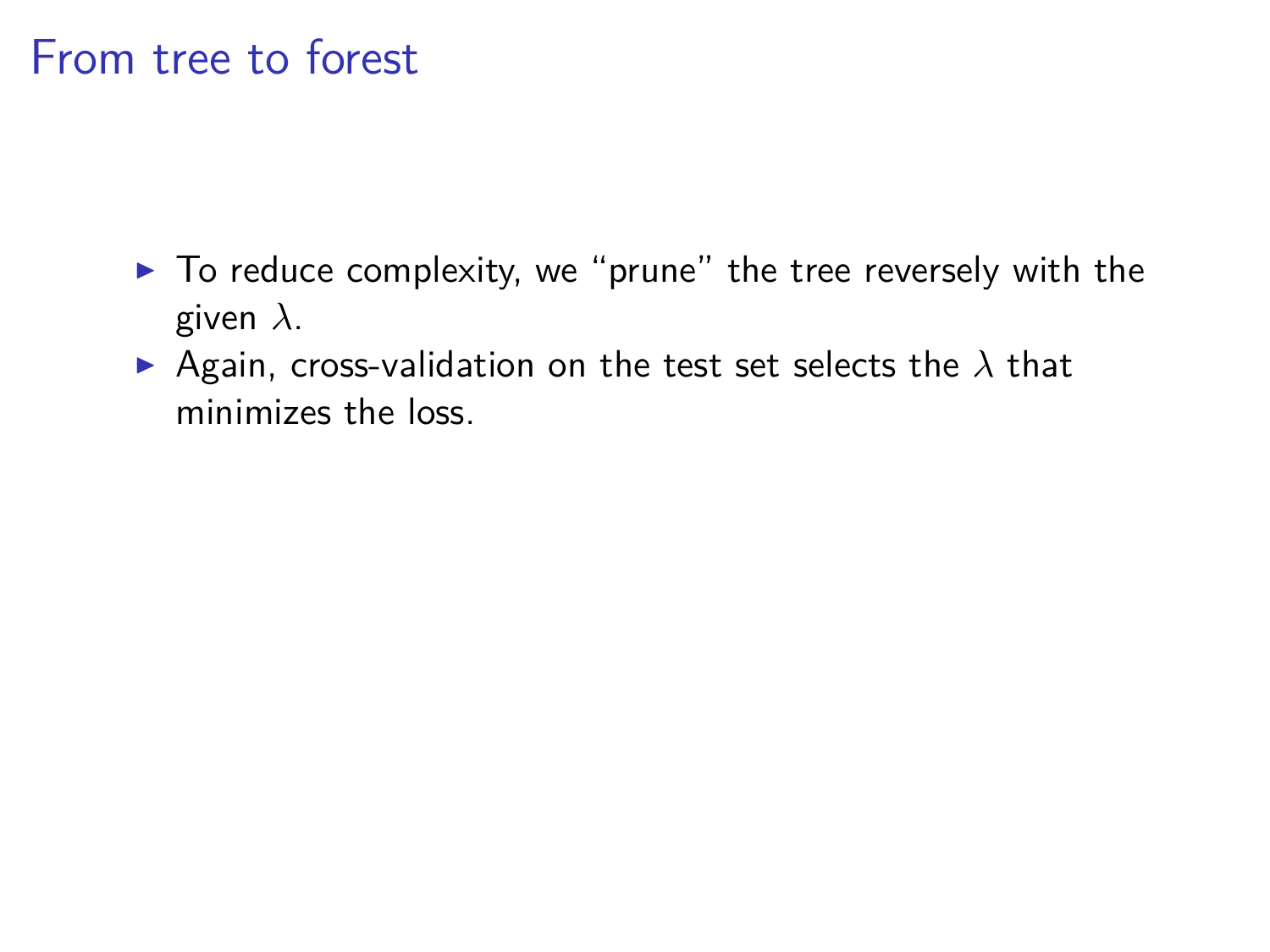- $\triangleright$  To reduce complexity, we "prune" the tree reversely with the given *λ*.
- **•** Again, cross-validation on the test set selects the  $\lambda$  that minimizes the loss.
- $\triangleright$  Recusive algorithm finds the optimum at each step, but the result may not be a global optimum as well.
- $\triangleright$  Consequently, tree is highly unstable.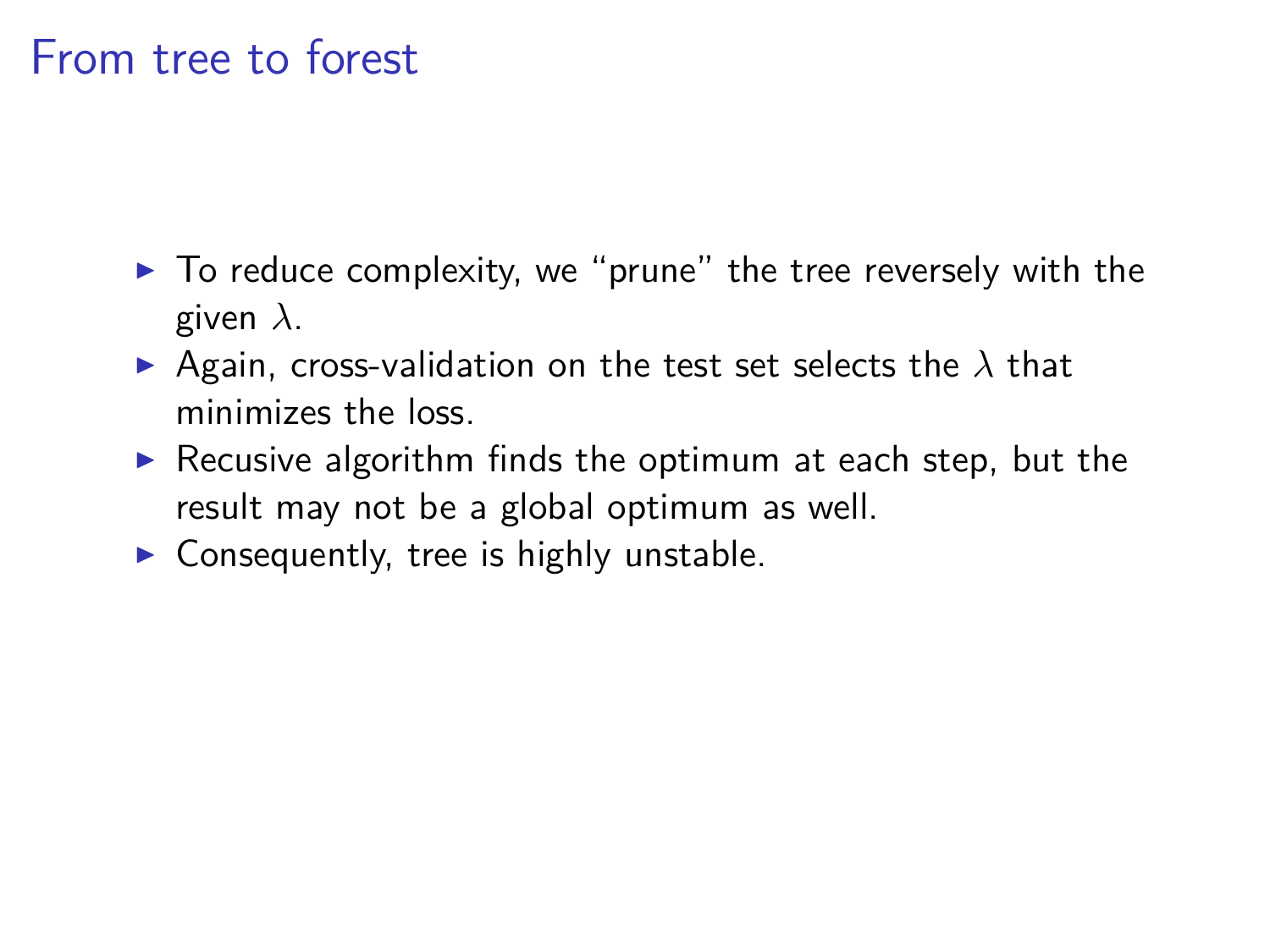- $\triangleright$  To reduce complexity, we "prune" the tree reversely with the given *λ*.
- **•** Again, cross-validation on the test set selects the  $\lambda$  that minimizes the loss.
- $\triangleright$  Recusive algorithm finds the optimum at each step, but the result may not be a global optimum as well.
- $\triangleright$  Consequently, tree is highly unstable.
- $\triangleright$  We may use the evolutionary algorithm to find the optimal tree partition.
- ▶ Or we average over a lot of trees— boosting or forest.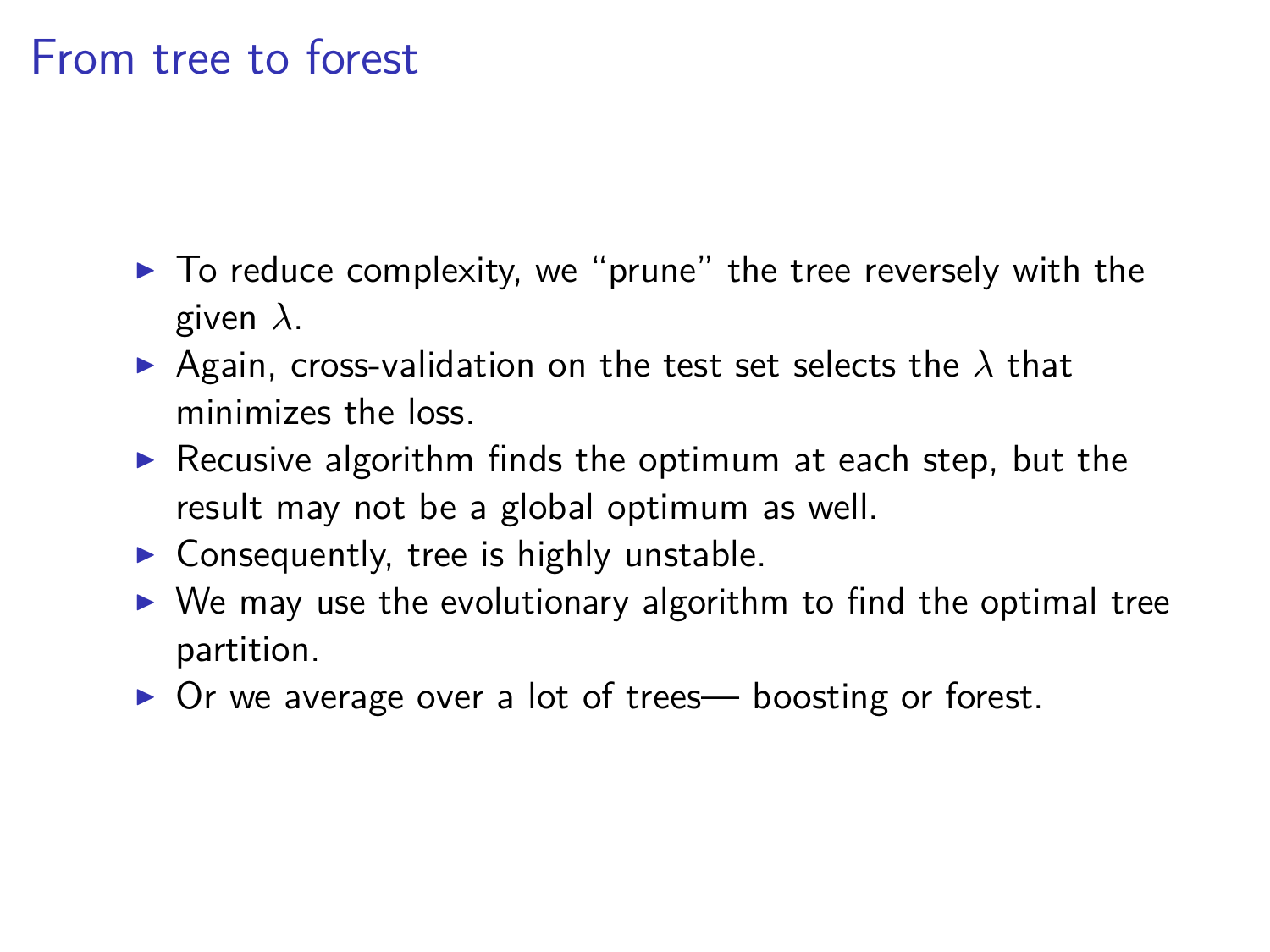## Causal tree

- $\triangleright$  To study HTE, we can divide observations into the blocks to optimize our prediction of the treatment effect.
- **There is a problem:**  $\tau_i$  is not observable.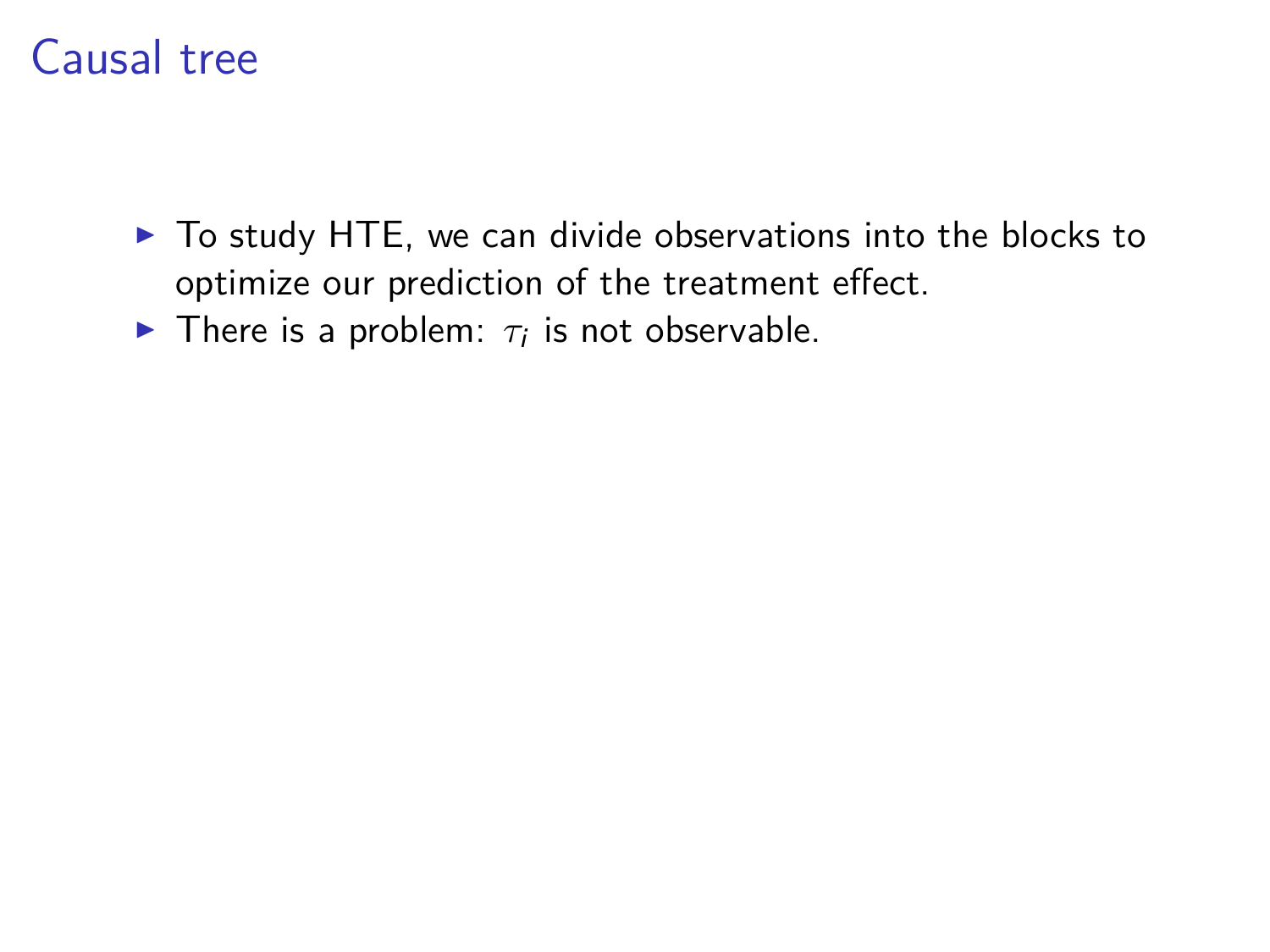## Causal tree

- $\triangleright$  To study HTE, we can divide observations into the blocks to optimize our prediction of the treatment effect.
- **There is a problem:**  $\tau_i$  is not observable.
- Athey and Imbens  $(2016)$ : Causal tree.
- Intuitively, we reward the heterogeneity across leaves and penalize the heterogeneity within leaves.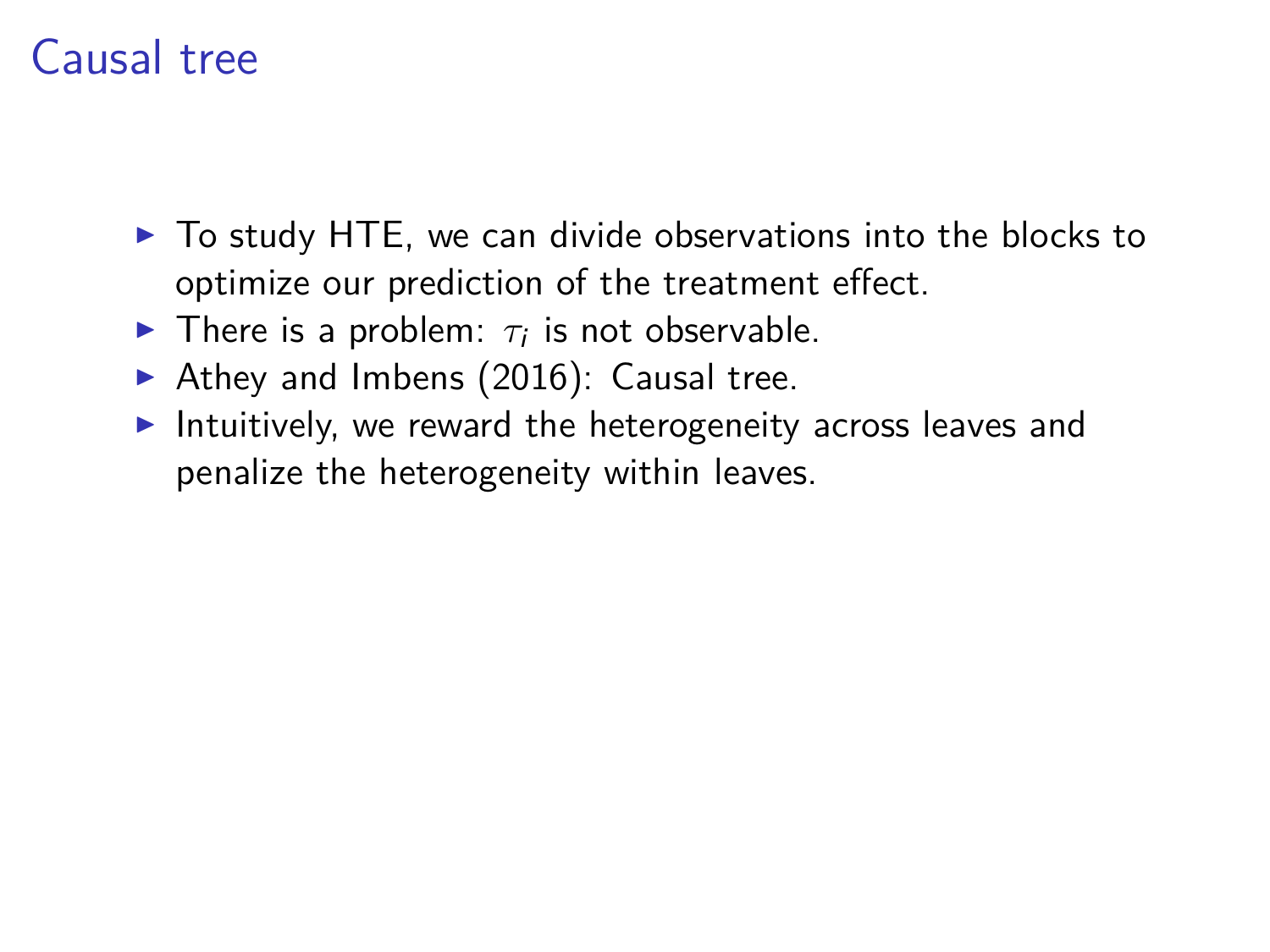## Causal tree

- $\triangleright$  To study HTE, we can divide observations into the blocks to optimize our prediction of the treatment effect.
- **There is a problem:**  $\tau_i$  is not observable.
- Athey and Imbens  $(2016)$ : Causal tree.
- Intuitively, we reward the heterogeneity across leaves and penalize the heterogeneity within leaves.
- $\blacktriangleright$  They also suggest an "honest approach."
- $\triangleright$  Split the sample into three parts: the training set, the test set, and the estimation set.
- $\triangleright$  We use the first two sets to generate the optimal partition, and the last to estimate effects on each leave.
- $\blacktriangleright$  It reduces bias and makes inference much easier.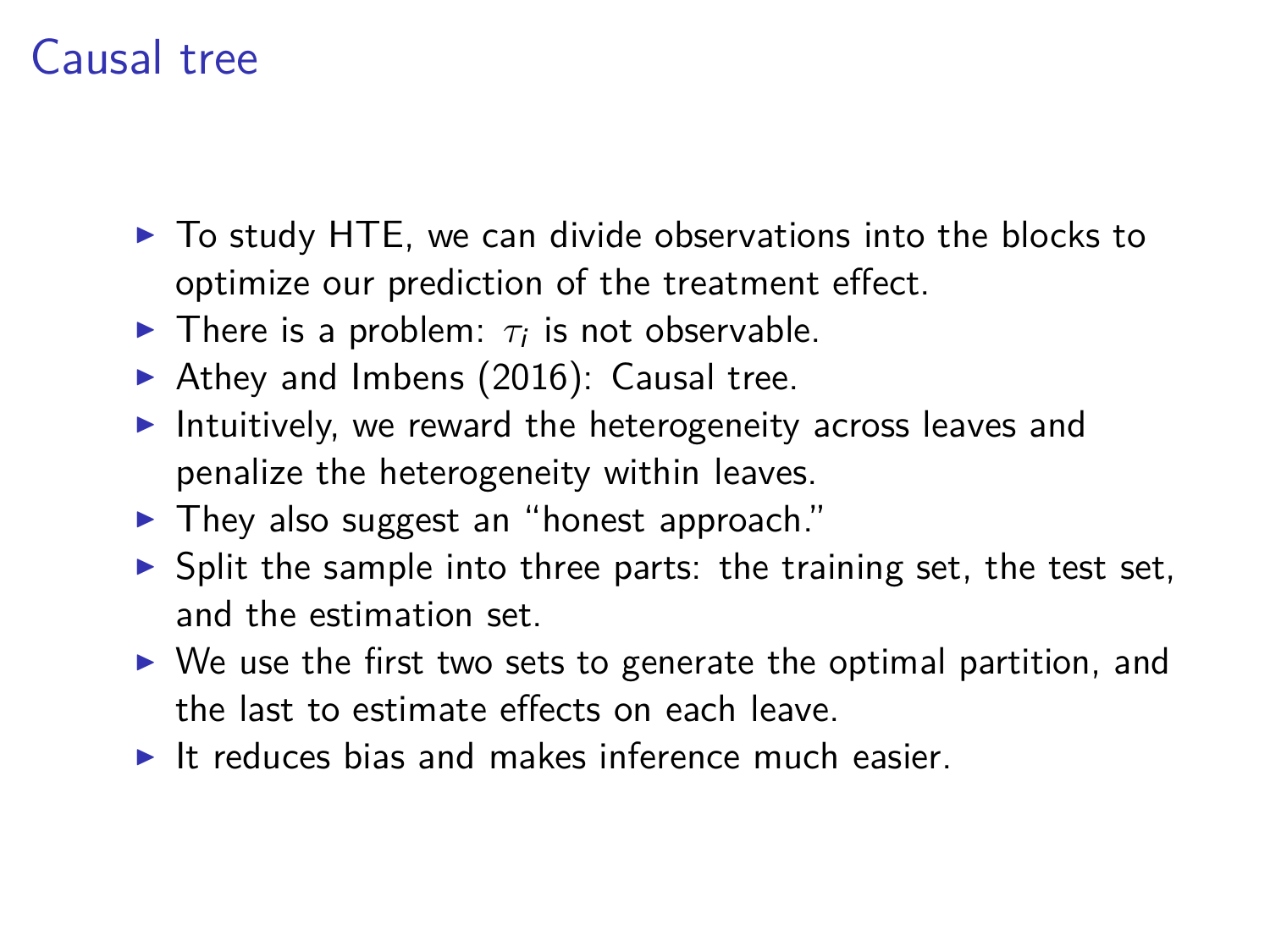- $\triangleright$  We have the causal forest when combining results from various causal trees.
- $\triangleright$  Wager and Athey (2018) and Athey et al. (2019) establish the theory behind the algorithm.
- $\triangleright$  Forest also avoids lowering efficiency.
- $\triangleright$  The idea can be extended to estimate any local parameter (generalized causal forest).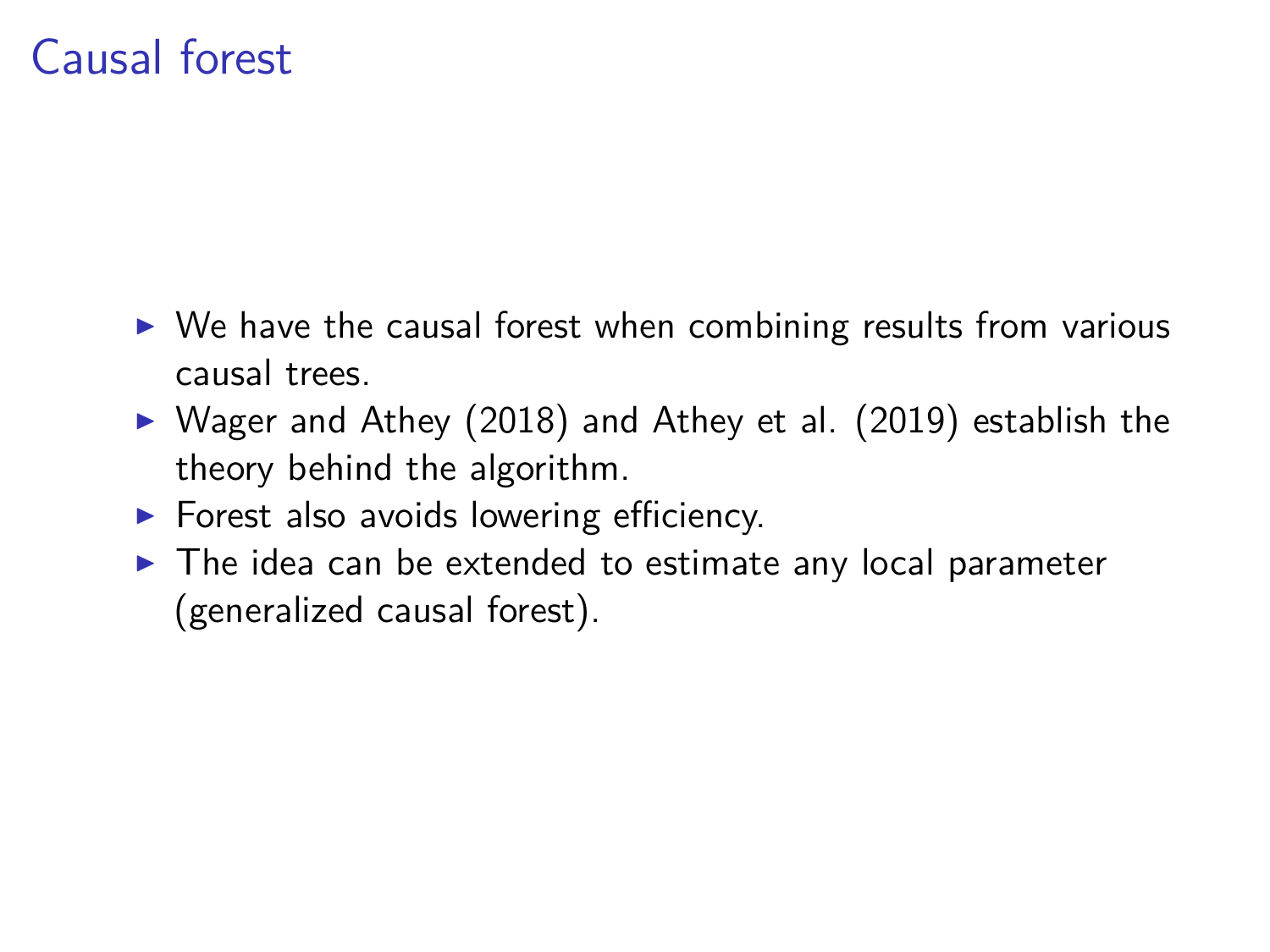## Loading required package: grf

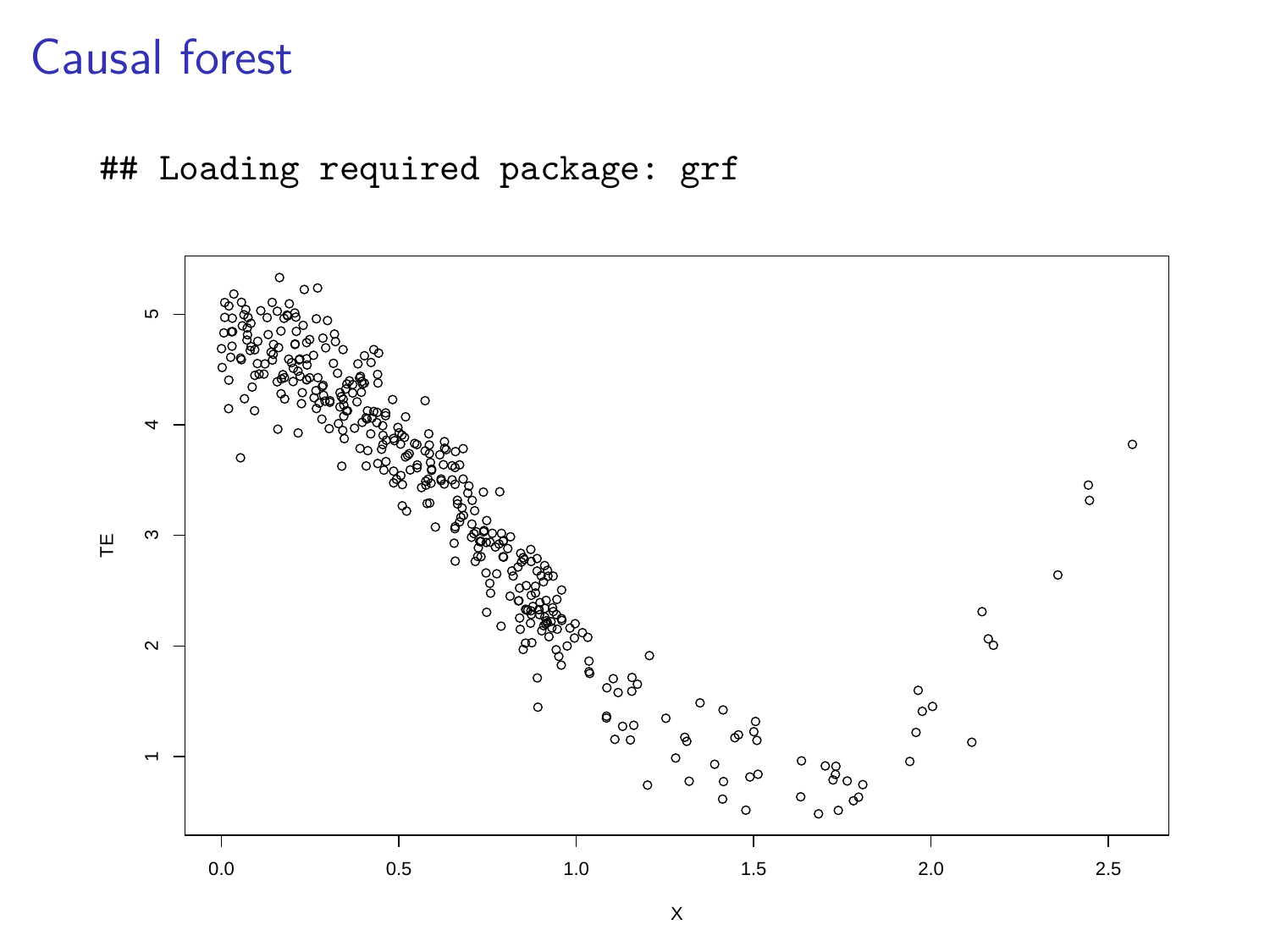



Moderator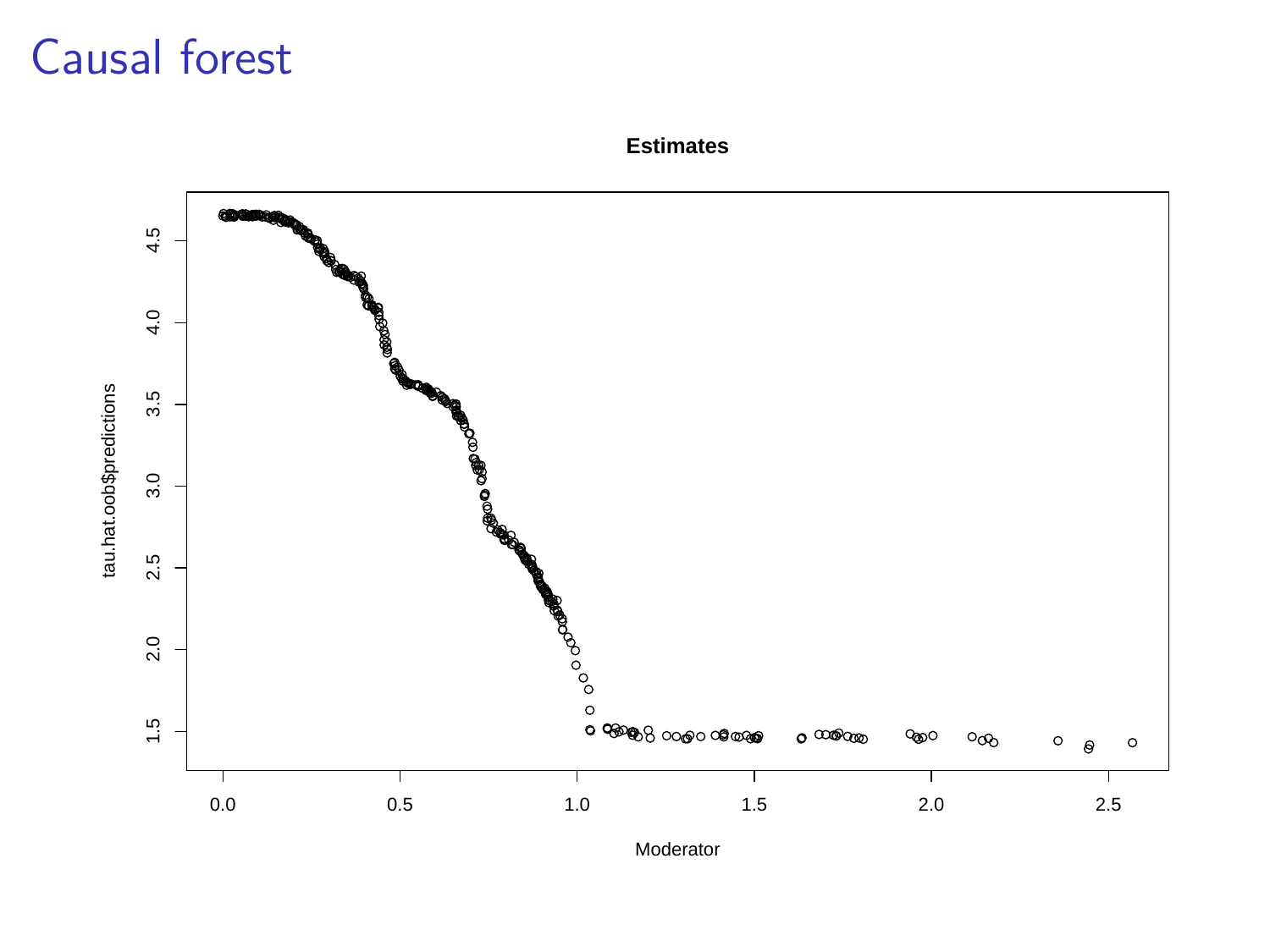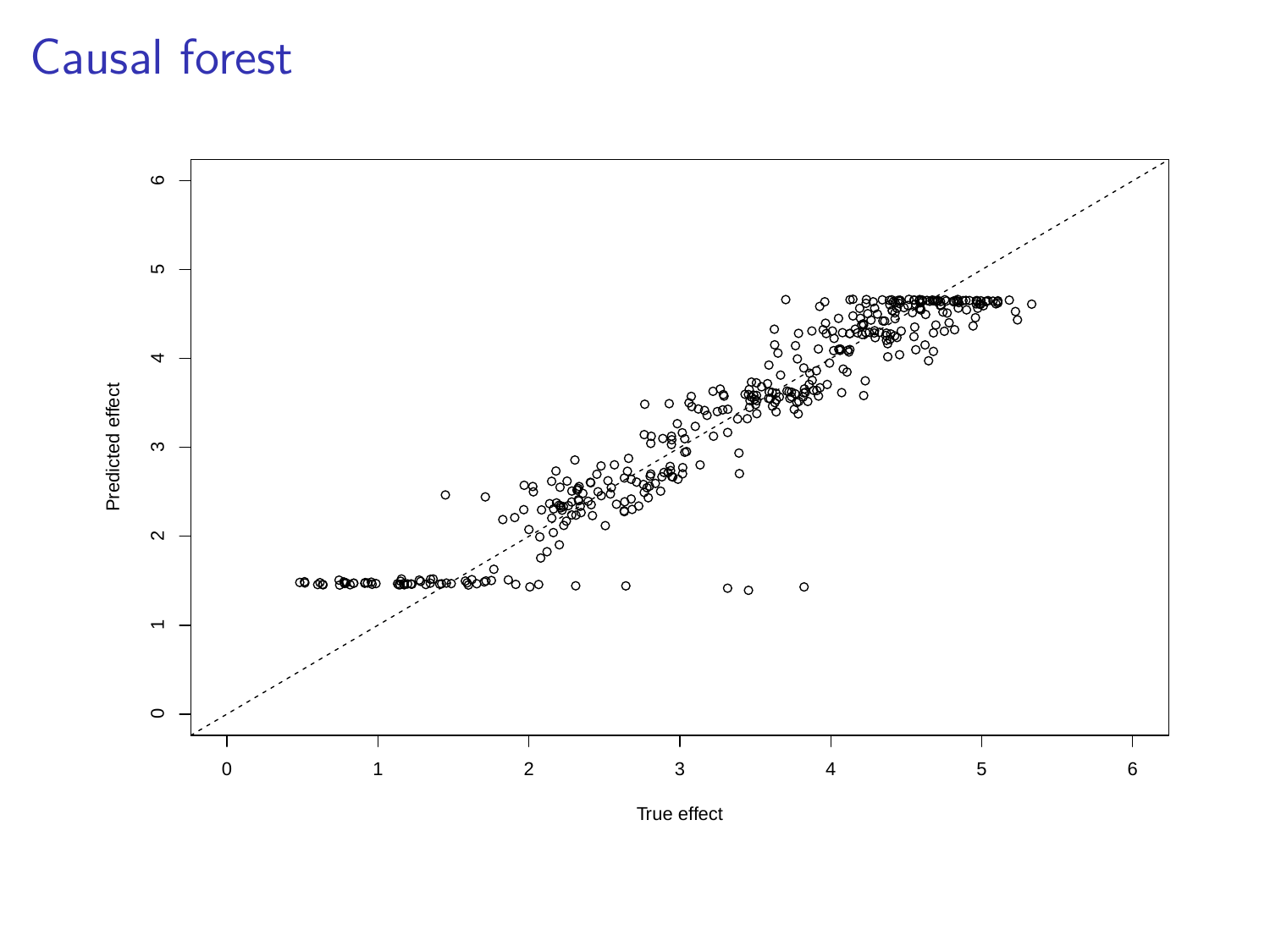$\triangleright$  Whether linear methods or tree-based methods perform better depends on the context.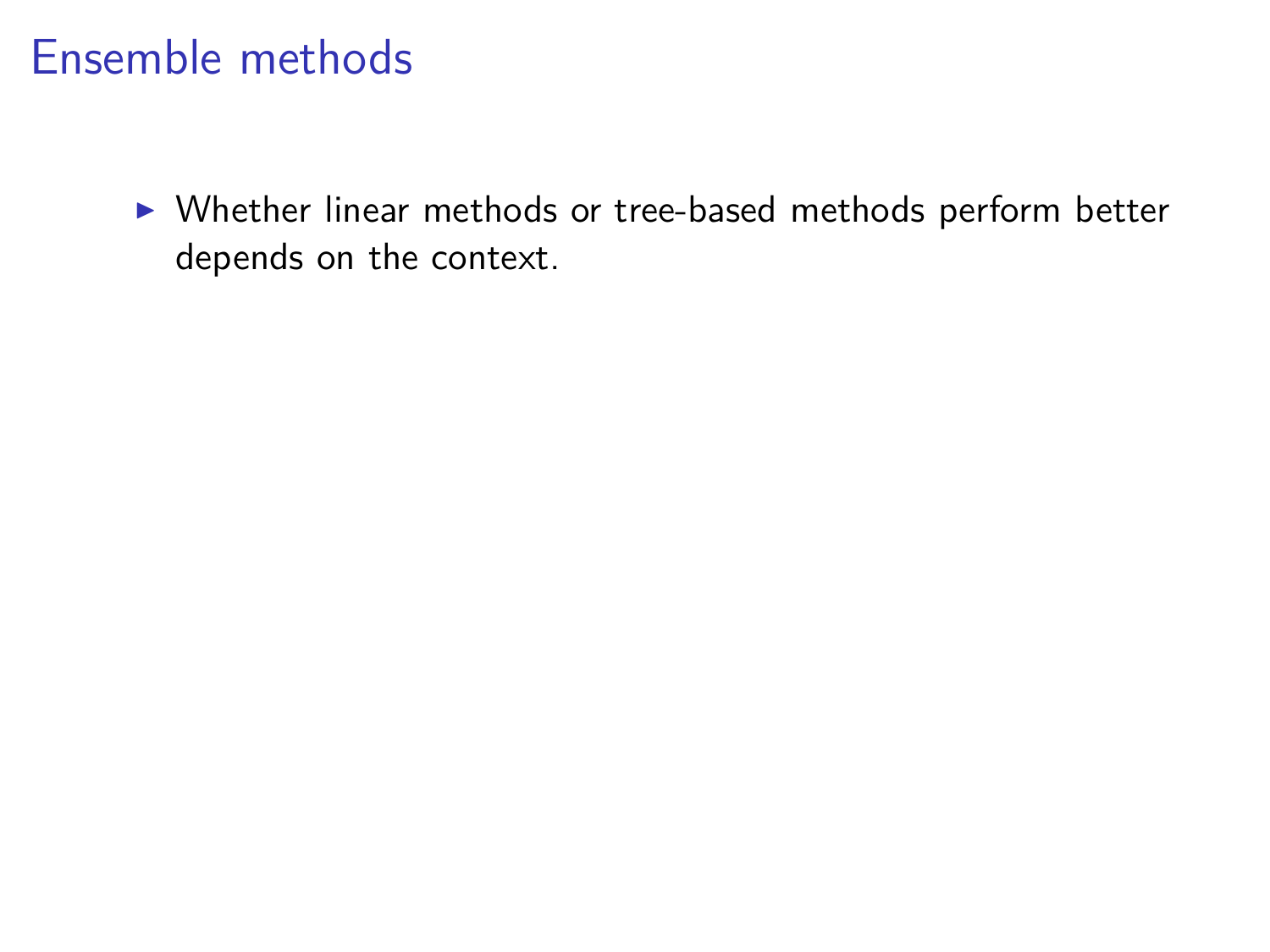- ▶ Whether linear methods or tree-based methods perform better depends on the context.
- $\triangleright$  A natural idea is to combine them together.
- Grimmer  $(2017)$ :
	- $\blacktriangleright$  Predict  $Y_i$  using M different methods and generate predicted values  $(\hat{\gamma}_{i1}, \hat{\gamma}_{i2}, \ldots, \hat{\gamma}_{iM}).$
	- Regress  $Y_i$  on the M predictions to get their weights.
	- $\triangleright$  The ATE estimate equals to the weighted average of ATE estimates from each method.
- $\triangleright$  Ratkovic and Tingley (2018): direct estimation
	- $\triangleright$  Generate features and select them based on their correlation with the outcome.
	- $\triangleright$  Fit a sparse Bayesian model to predict the counterfactual.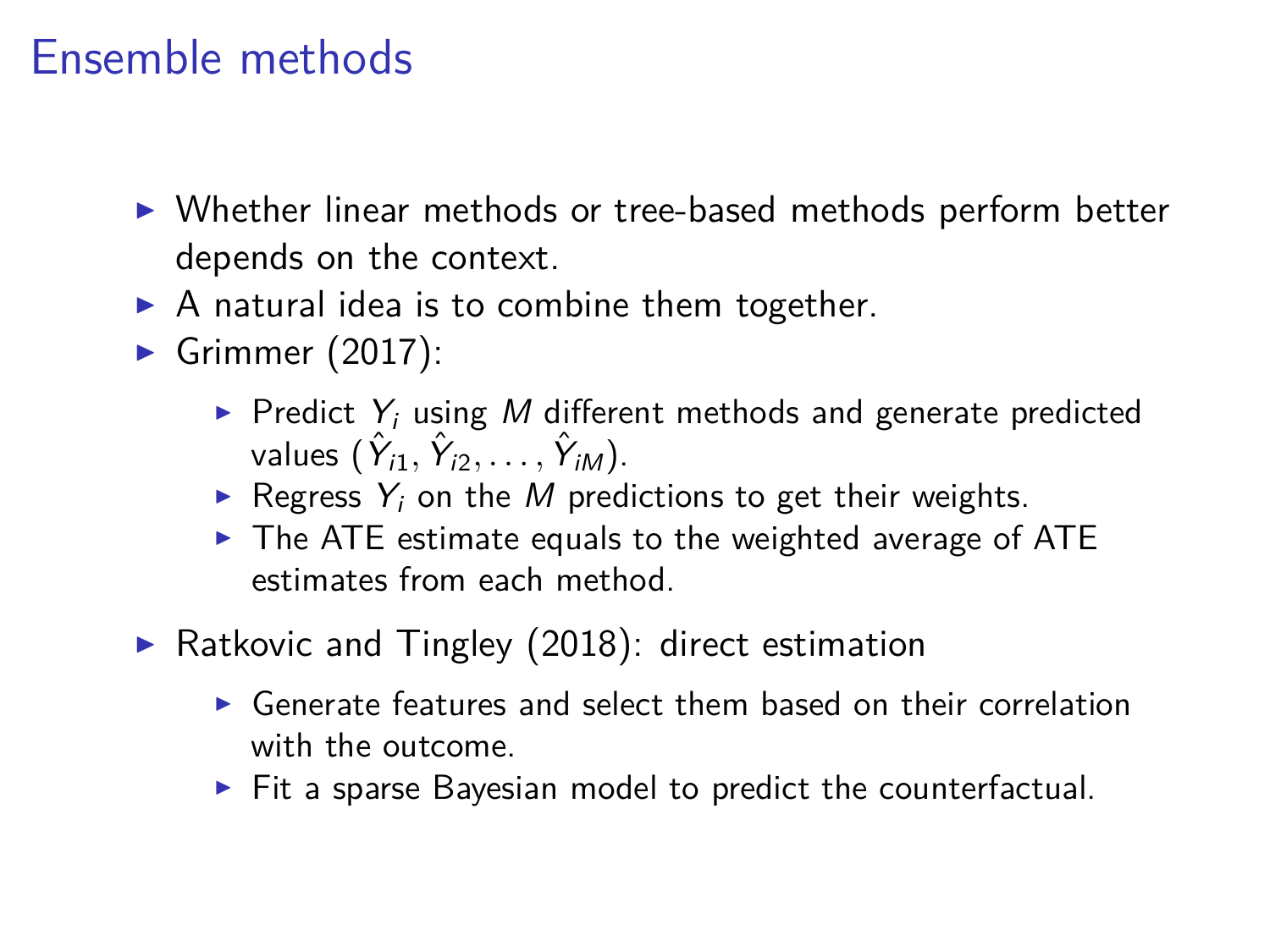- $\blacktriangleright$  More general frameworks:
	- $\triangleright$  X-learner in Kunzel et al. (2019);
	- $\triangleright$  R-learner in Nie and Wager (2019);
	- $\blacktriangleright$  TMLE in Van der Laan and Ross (2011);
	- $\triangleright$  Double machine learning in Belloni et al. (2017).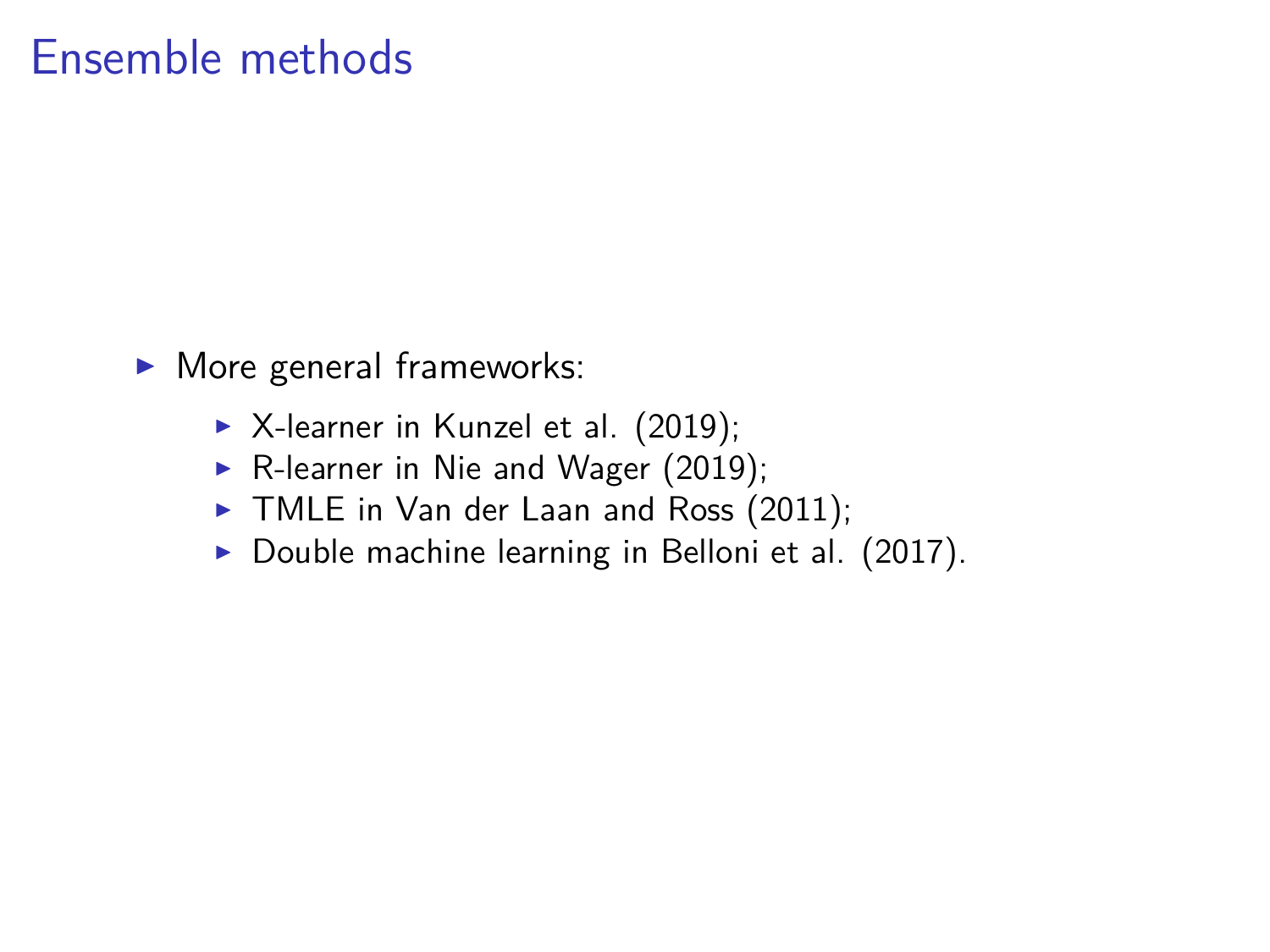#### $\blacktriangleright$  Let's look at one example: R-learner.

- 1. Fit  $\hat{m}(x)$  and  $\hat{e}(x)$  via methods tuned for optimal predictive accuracy, then
- 2. Estimate treatment effects via a plug-in version of (5), where  $\hat{e}^{(-i)}(X_i)$ , etc., denote held-out predictions, i.e., predictions made without using the  $i$ -th training example.<sup>1</sup>

$$
\hat{\tau}(\cdot) = \operatorname{argmin}_{\tau} \left\{ \widehat{L}_n(\tau(\cdot)) + \Lambda_n(\tau(\cdot)) \right\}, \n\widehat{L}_n(\tau(\cdot)) = \frac{1}{n} \sum_{i=1}^n \left( \left( Y_i - \hat{m}^{(-i)}(X_i) \right) - \left( W_i - \hat{e}^{(-i)}(X_i) \right) \tau(X_i) \right)^2.
$$
\n(6)

- $\triangleright$  We first non-parametrically estimate the propensity score and response surface.
- **I** Then another algorithm is used to estimate  $\tau_i(x)$ .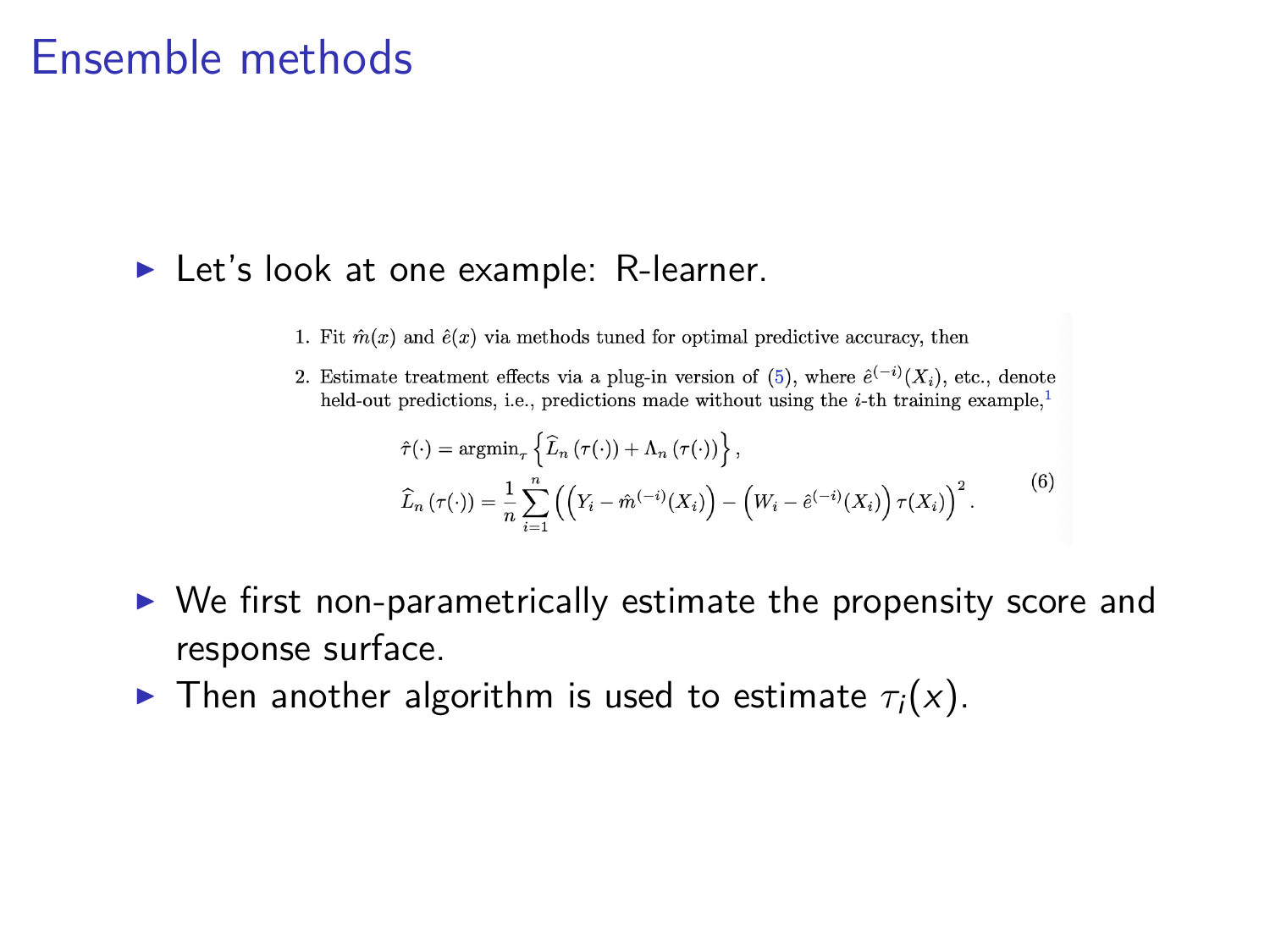#### T-learner vs. S-learner

- $\triangleright$  All the previous methods run on the whole sample (S-learner).
- $\triangleright$  We can fit separate models for the treatment group and control group (T-learner).
- ▶ A popular approach is BART (Bayesian Additive Regression Trees).
- It is a Bayesian approach and the CIs are generated from the posterior.
- $\triangleright$  The T-learner is less stable as two response surfaces are fitted separately.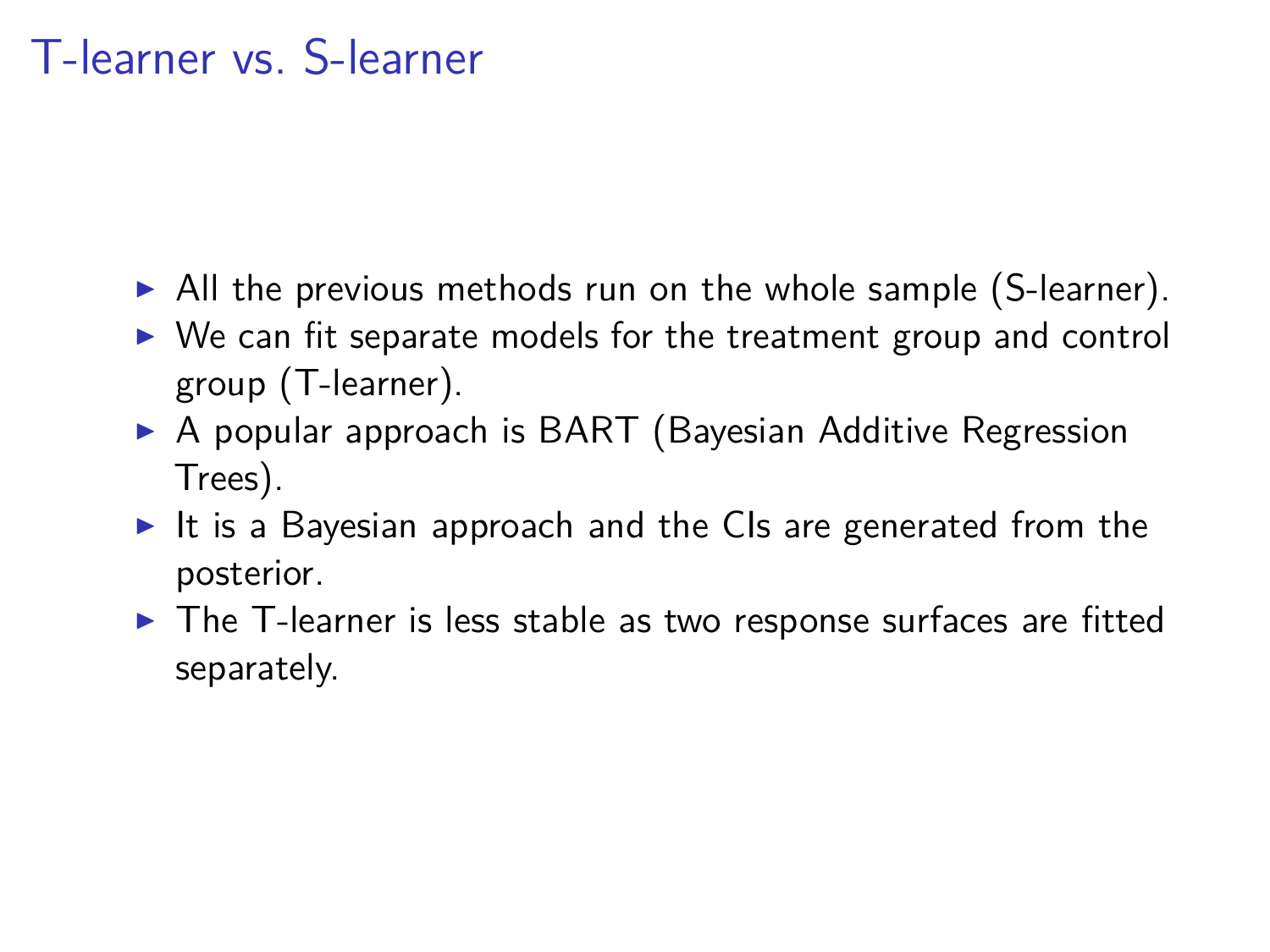#### T-learner vs. S-learner

## Warning in rug(X): some values will be clipped



Moderator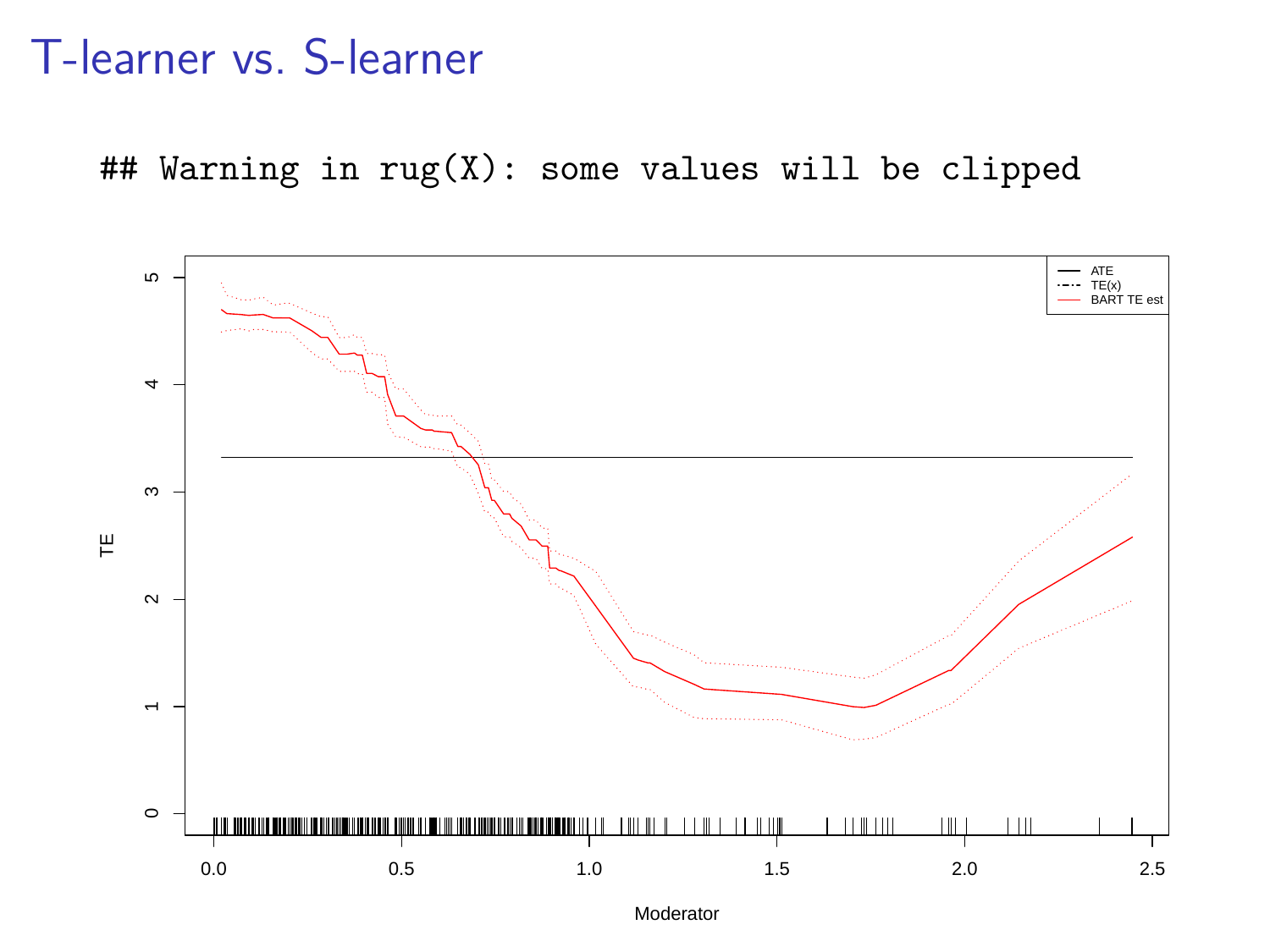## T-learner vs. S-learner



True effect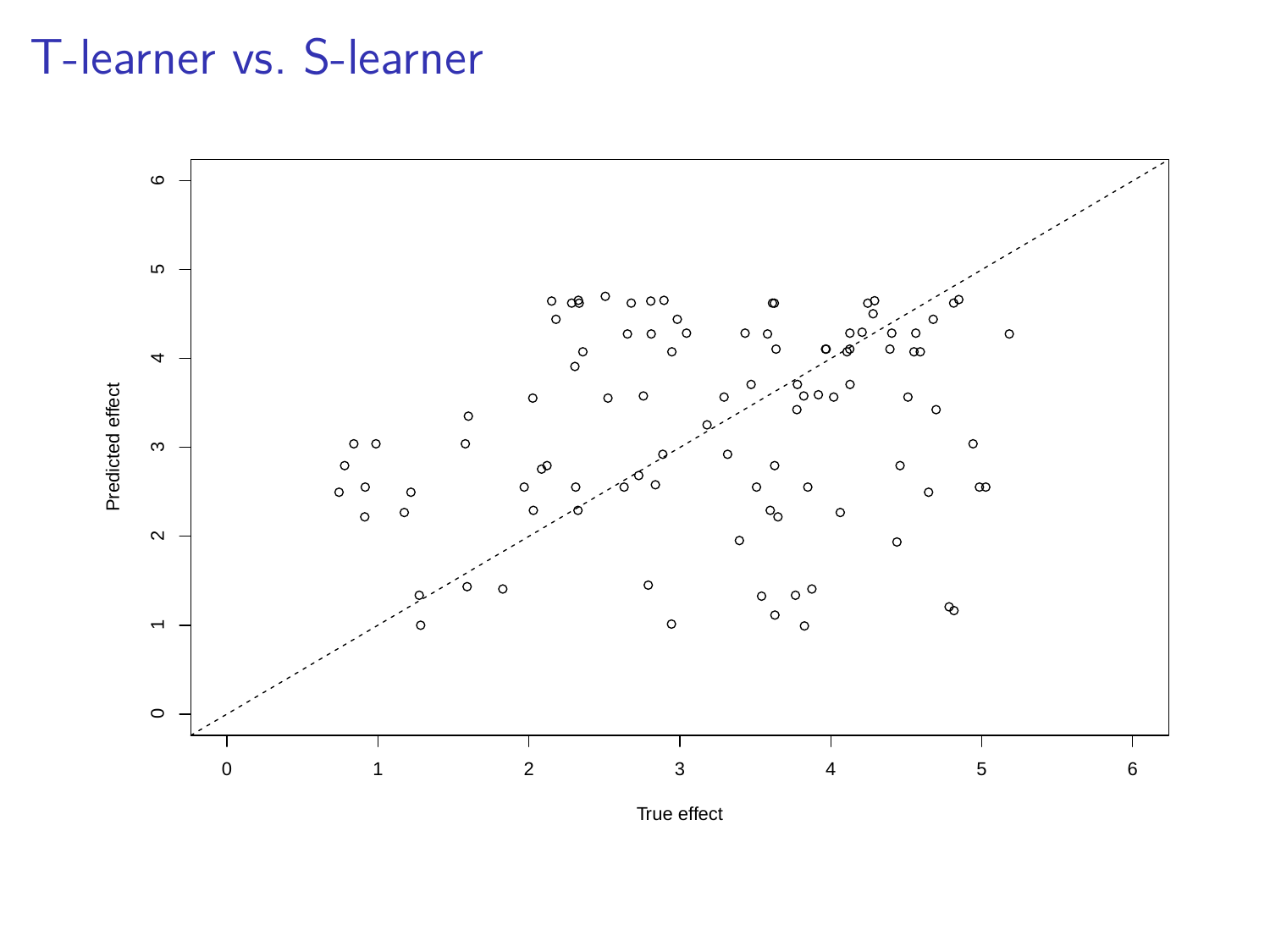## Structural estimation of the HTE

- $\triangleright$  Modern approaches remain agnostic about the source of heterogeneity.
- $\triangleright$  But we may add more "structures" into the model.
- $\triangleright$  For example, people may select into the program because they know its benefits.
- $\triangleright$  See the work of Heckman and Vytlacil, and the recent review by Xie and Zhou.
- $\triangleright$  Some simple structures may significantly enhance the model's performance.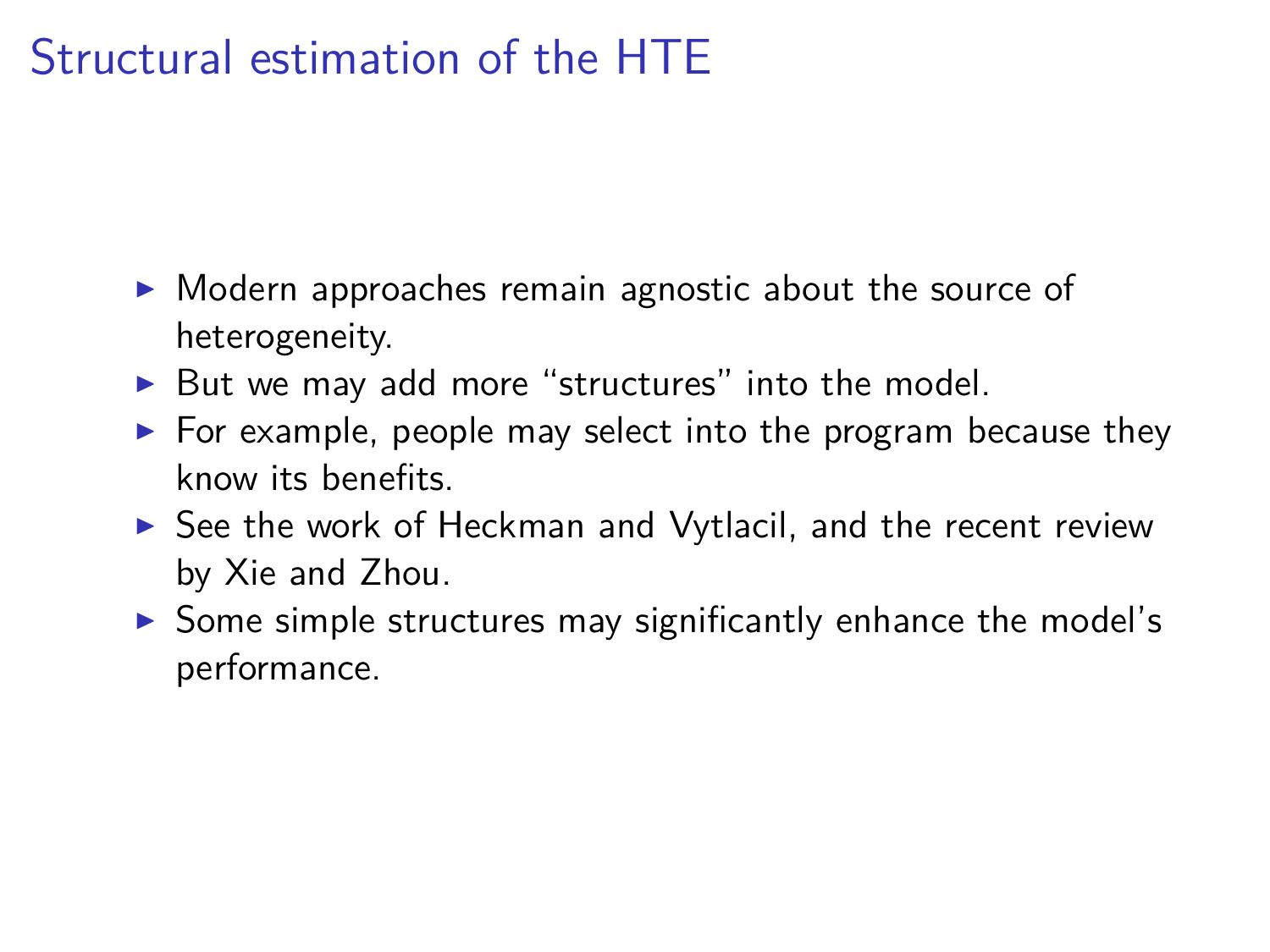## Quantile regression

- $\triangleright$  Quantile regression belongs to the class of moment estimators.
- $\triangleright$  Even though the moment function is not smooth, we still have good asymptotic results.
- Intuitively, only the expectation of the moment function matters.
- $\triangleright$  Variance and CI estimates can be obtained via class results on moment estimators.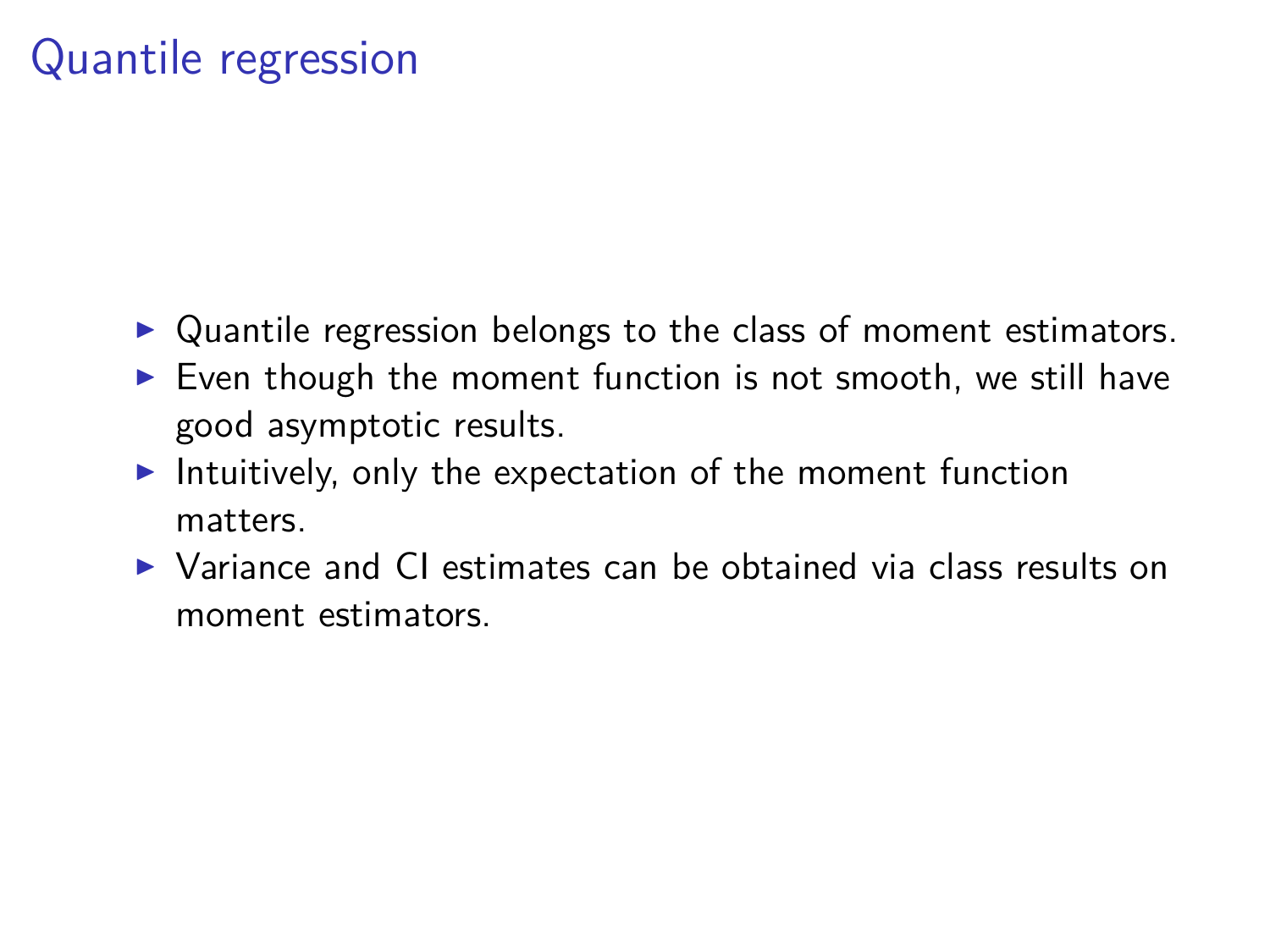## Quantile regression

##

## Attaching package: 'SparseM'

## The following object is masked from 'package:base': ##

## backsolve

```
##
## Call: rq(formula = foodexp \sim income, tau = 0.5, data = on
##
## tau: [1] 0.5
##
## Coefficients:
## coefficients lower bd upper bd
## (Intercept) 81.48225 53.25915 114.01156
## income 0.56018 0.48702 0.60199
```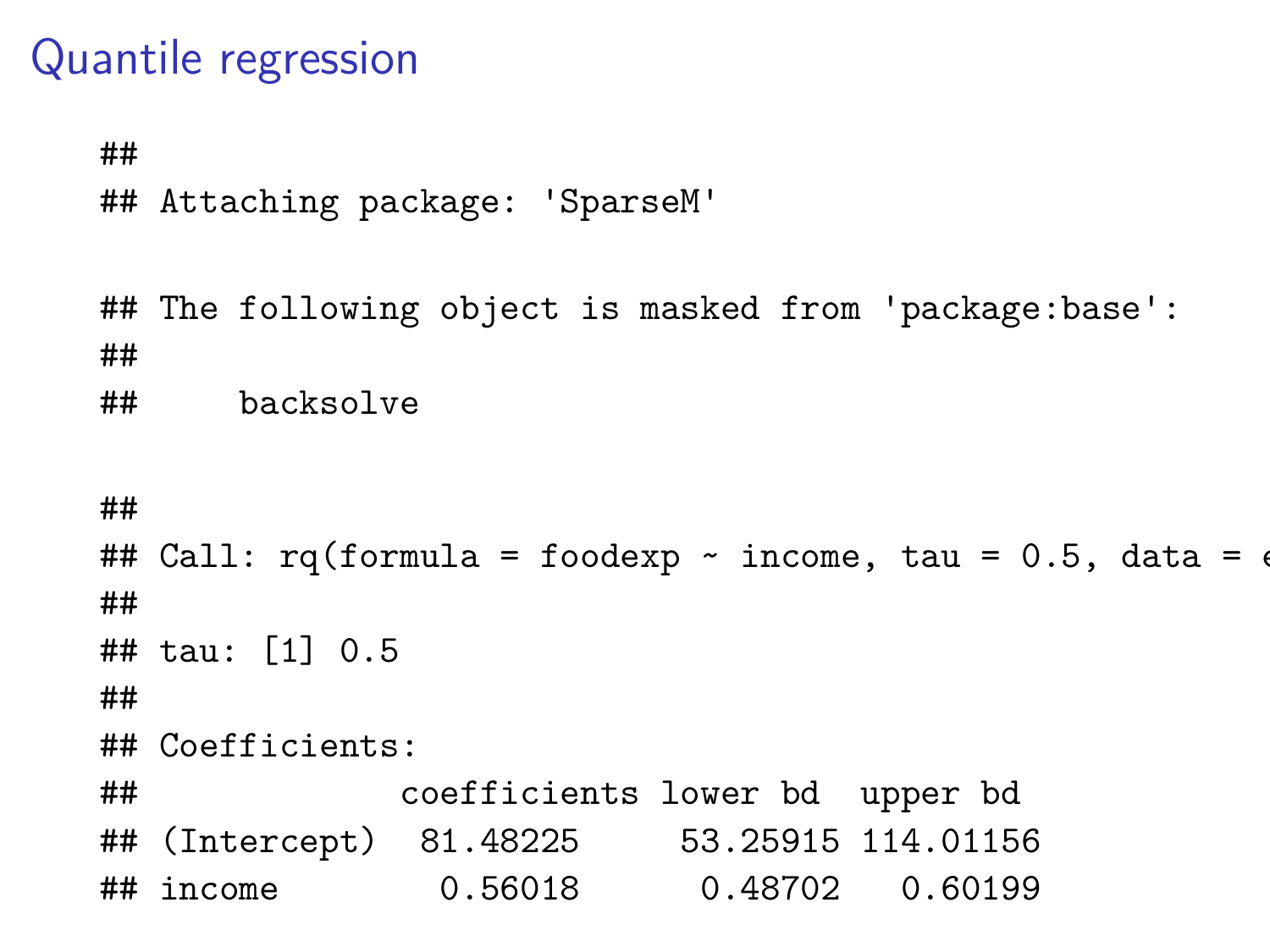$\blacktriangleright$  The idea of counterfactual estimation (Chernozhukov et al. 2013) is an extension of the Oaxaca-Blinder decomposition.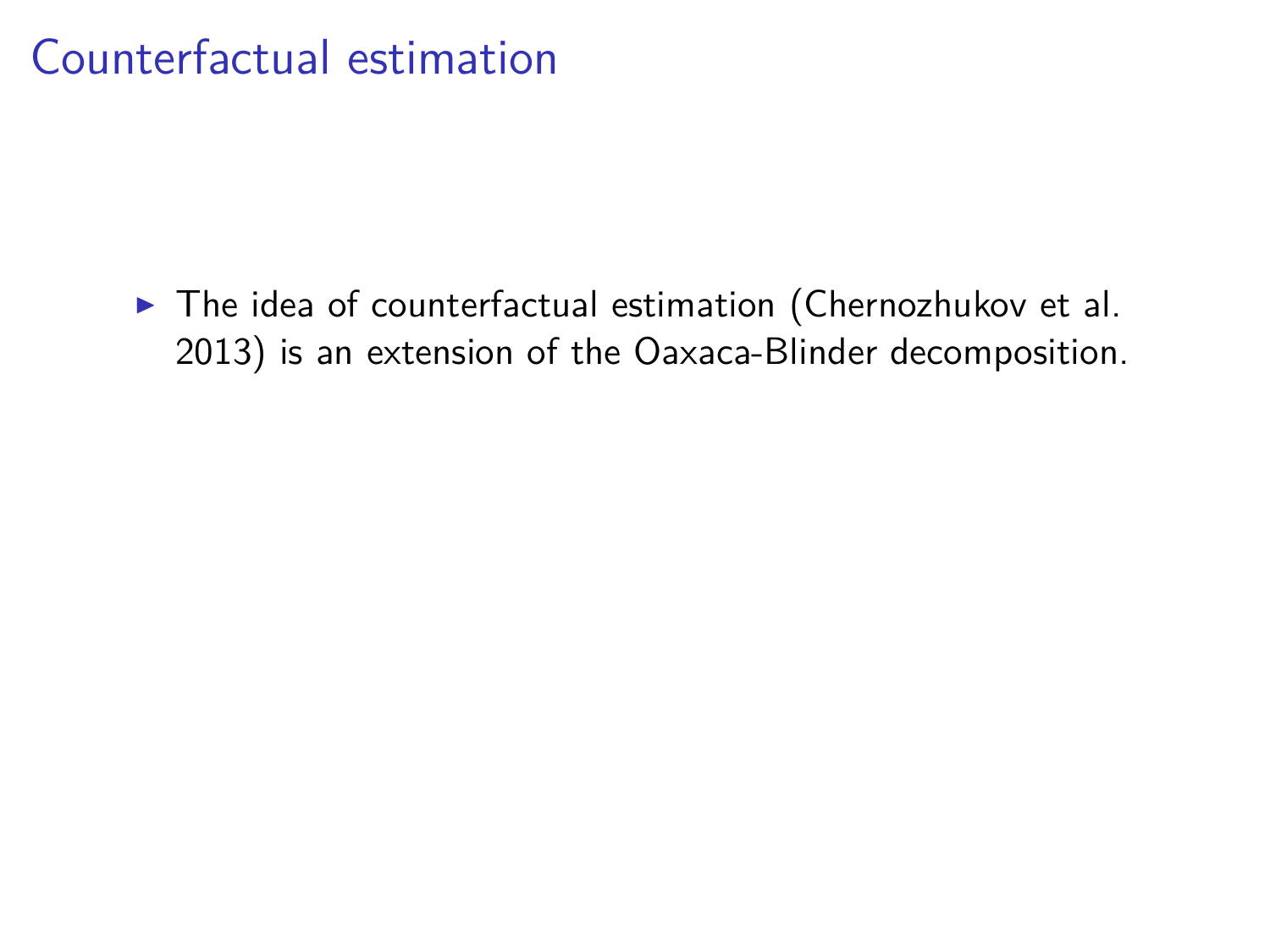- $\blacktriangleright$  The idea of counterfactual estimation (Chernozhukov et al. 2013) is an extension of the Oaxaca-Blinder decomposition.
- $\triangleright$  Suppose we are interested in the wage distribution for male and female workers on the labor market.
- $\triangleright$  We can observe the distribution of characteristics for male and female workers: F**X<sup>m</sup>** and F**X<sup>f</sup>** .
- $\triangleright$  We can also see the conditional distribution of wage for both genders given the characteristics:  $F_{Y_m|\mathbf{X_m}}$  and  $F_{Y_f|\mathbf{X_f}}.$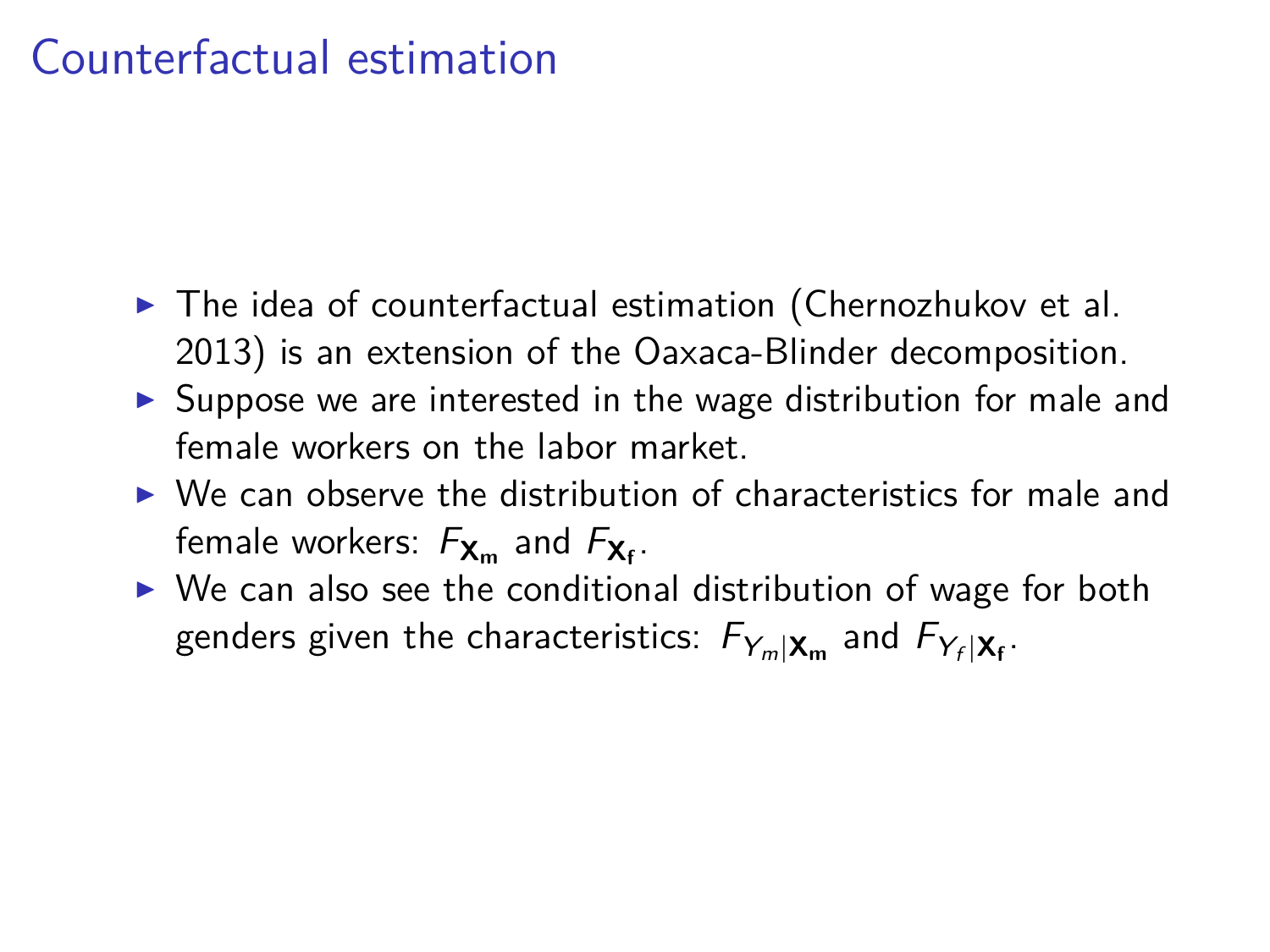$\triangleright$  The difference in wage between male and female workers equals to:

$$
\int_{\mathbf{X}_{\mathsf{m}}} F_{Y_{m}|\mathbf{X}_{\mathsf{m}}} dF_{\mathbf{X}_{\mathsf{m}}} - \int_{\mathbf{X}_{\mathsf{f}}} F_{Y_{f}|\mathbf{X}_{\mathsf{f}}} dF_{\mathbf{X}_{\mathsf{f}}}
$$
\n
$$
= \int_{\mathbf{X}_{\mathsf{m}}} F_{Y_{m}|\mathbf{X}_{\mathsf{m}}} dF_{\mathbf{X}_{\mathsf{m}}} - \int_{\mathbf{X}_{\mathsf{m}}} F_{Y_{m}|\mathbf{X}_{\mathsf{m}}} dF_{\mathbf{X}_{\mathsf{f}}}
$$
\n
$$
+ \int_{\mathbf{X}_{\mathsf{m}}} F_{Y_{m}|\mathbf{X}_{\mathsf{m}}} dF_{\mathbf{X}_{\mathsf{f}}} - \int_{\mathbf{X}_{\mathsf{f}}} F_{Y_{f}|\mathbf{X}_{\mathsf{f}}} dF_{\mathbf{X}_{\mathsf{f}}}
$$

- $\triangleright$  The first term is the composition effect and the second is the structure effect.
- $\blacktriangleright$  The smart-zero term is called "counterfactual."
- $\triangleright$  The authors propose the distributio regression to estimate the counterfactual term.
- $\triangleright$  These effects are causal when "groups" are independent to the potential outcomes given the characteristics.